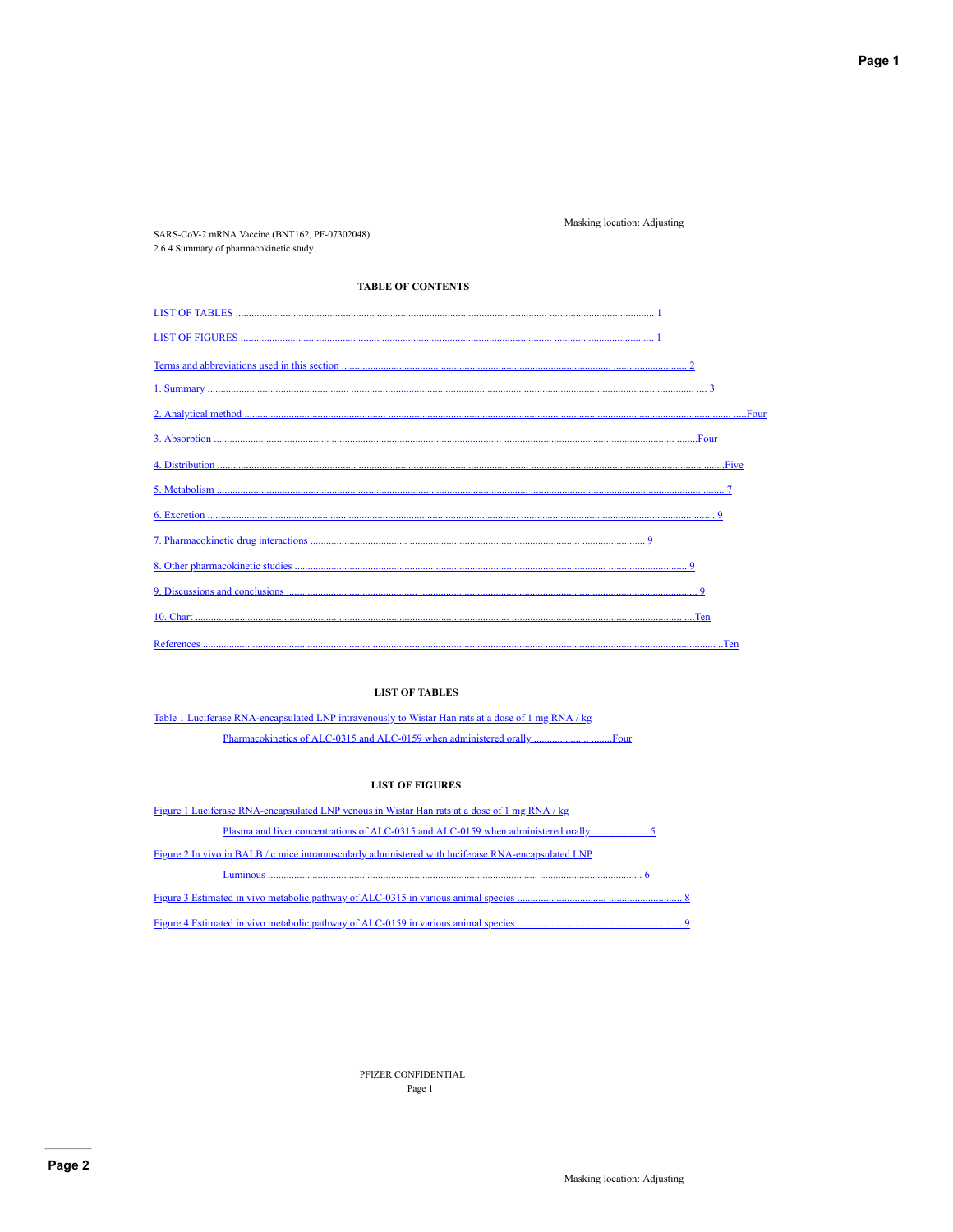#### Terms and abbreviations used in this section

|              | Term / AbbreviationNot abbreviated expressions or definitions                                                                                  |
|--------------|------------------------------------------------------------------------------------------------------------------------------------------------|
| ALC-0159     | PEG lipid added to this drug                                                                                                                   |
| ALC-0315     | Amino lipid added to this drug                                                                                                                 |
| $[3 H]$ -CHE | Radiolabeled [cholesteryl-1,2-3 H (N)] - cholesteryl hexadecyl Ether: radiolabeled [cholesteryl                                                |
|              | Lil-1, 2-3 H (N)] Hexadecyl ether                                                                                                              |
| <b>DSPC</b>  | 1,2-distearoyl-sn-glycero-3-phosphocholine: 1,2-distearoyl-sn-glycero-3-phosphocholine                                                         |
|              | Rin                                                                                                                                            |
| <b>GLP</b>   | Good Laboratory Practice: Criteria for conducting non-clinical studies on drug safety                                                          |
| <b>LNP</b>   | Lipid-nanoparticle: Lipid nanoparticle                                                                                                         |
| modRNA       | Nucleoside-modified mRNA: Modified nucleoside mRNA                                                                                             |
| mRNA         | Messenger RNA: Messenger RNA                                                                                                                   |
| m/z          | $m / z$ (m over z): Obtained by dividing the mass of an ion by the unified atomic mass unit (= Dalton).                                        |
|              | The dimensionless quantity obtained by dividing the obtained dimensionless quantity by the absolute value of the number of charges of the ion. |
| PEG          | Polyethylene glycol: Polyethylene glycol                                                                                                       |
| PK           | Pharmacokinetics: Pharmacokinetics                                                                                                             |
| <b>RNA</b>   | Ribonucleic acid: Ribonucleic acid                                                                                                             |
| S9           | Supernatant fraction obtained from liver homogenate by centrifuging at 9000 g: liver homogenate                                                |
|              | Supernatant fraction centrifuged at 9000 g                                                                                                     |
| <b>WHO</b>   | World Health Organization: World Health Organization                                                                                           |

PFIZER CONFIDENTIAL Page 2

## <span id="page-1-0"></span>**Page 3**

SARS-CoV-2 mRNA Vaccine (BNT162, PF-07302048) 2.6.4 Summary of pharmacokinetic study

#### Masking location: Adjusting

#### **1.** Summary

BNT162b2 (BioNTech code number: BNT162, Pfizer code number: PF-07302048) is a severe acute call.

Severe Acute Respiratory Syndrome Coronavirus 2 (SARS-CoV-2) spike glycoprotein (S protein) full length

It is a modified nucleoside mRNA (modRNA) that encodes against SARS-CoV-2 infection.

Development is underway as the essence of the mRNA vaccine. When formulating BNT162b2, there are two

Functional lipids ALC-0315 (aminolipid) and ALC-0159 (PEG lipid) and two structural lipids

By mixing with DSPC (1,2-distearoyl-sn-glycero-3-phosphocholine) and cholesterol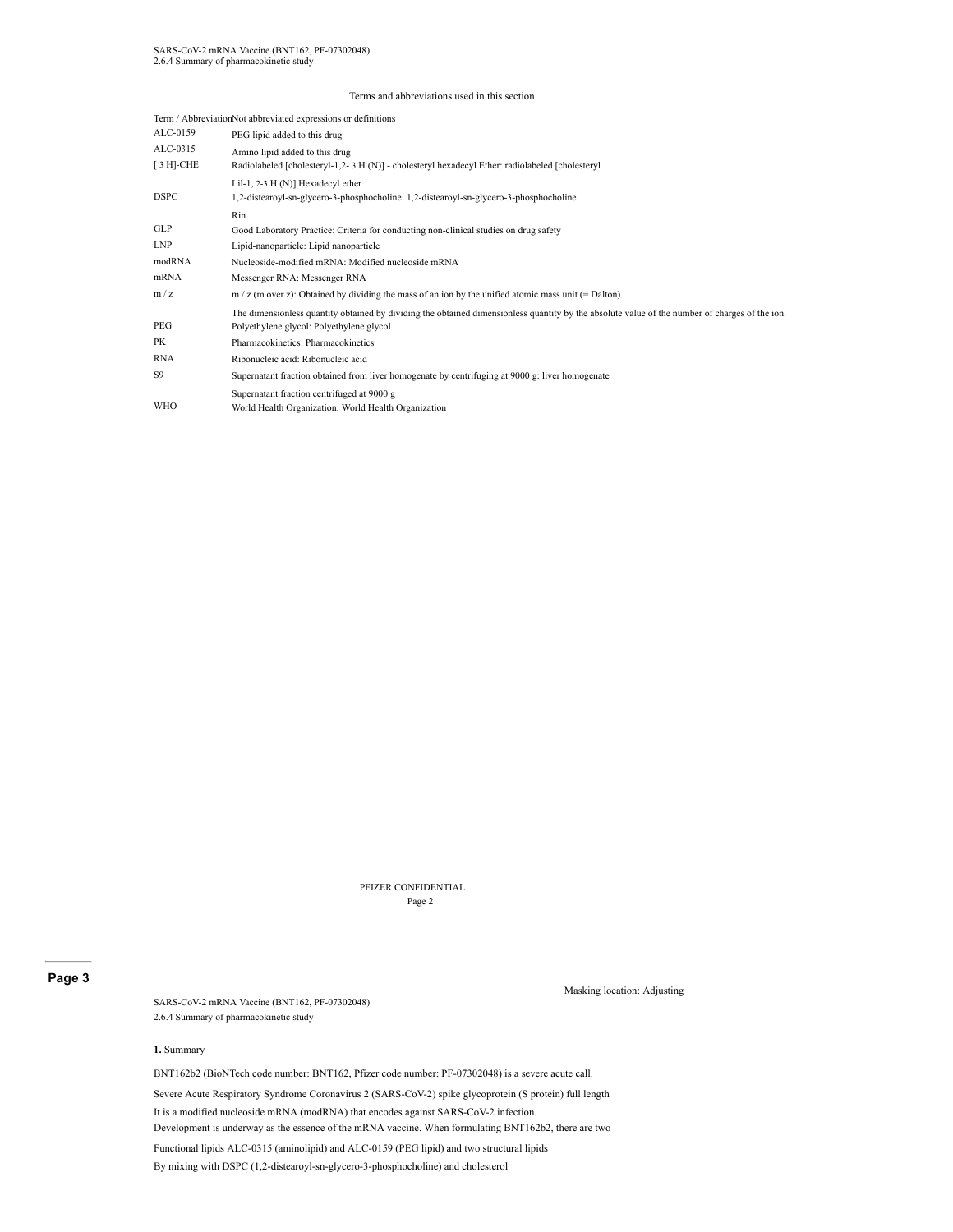Lipid nanoparticles (LNP) that encapsulate BNT162b2 are formed (hereinafter, "BNT162b2-encapsulated LNP"). ALC-0315 and ALC-0315 contained in LNP to evaluate the nonclinical pharmacokinetics of BNT162b2 encapsulated LNP In vivo and in vitro studies assessing absorption (PK), metabolism and excretion of ALC-0159 and BNT162b2 Biodistribution studies using luciferase or radiolabeled lipids as an alternative reporter for Was carried out.

Based on the fact that the development of vaccines aimed at preventing infectious diseases does not require evaluation of systemic exposure. (WHO, [2](#page-7-0)005; Non-clinical study guidelines for infectious disease preventive vaccines)  $1, 2$  $1, 2$ , BNT162b2 Encapsulated LNP muscle No internal PK study was performed. In addition, two other types of lipids (choleste) contained in this drug Rolls and DSPCs) are naturally occurring lipids that are thought to be metabolized and excreted in the same way as endogenous lipids. available. In addition, BNT162b2 is degraded by ribonucleases in the cells that have taken it up, resulting in nucleic acid charges. Apologize, the S protein from BNT162b2 is expected to undergo proteolysis. From the above, It was considered unnecessary to evaluate the metabolism and excretion of these components again.

LNP (Luciferase) encapsulating RNA encoding luciferase as an alternative reporter for BNT162b2 Lase RNA is encapsulated in an LNP having the same lipid composition as the BNT162b2-encapsulated LNP: In a PK study in which ZeRNA-encapsulated LNP ") was intravenously administered to Wistar Han rats, plasma, urine, feces and Liver samples were collected over time and the concentrations of ALC-0315 and ALC-0159 in each sample were measured. The conclusion As a result, ALC-0315 and ALC-0159 were shown to be rapidly distributed from the blood to the liver. Also, About 1% and about 50% of the doses of ALC-0315 and ALC-0159 are excreted in feces as unchanged drug, respectively. All of them were below the detection limit in urine.

In the biodistribution test, luciferase RNA-encapsulated LNP was intramuscularly administered to BALB / c mice. That As a result, the expression of luciferase was observed at the administration site, and the expression level was lower than that in the liver. Was also recognized. Expression at the administration site of luciferase was observed from 6 hours after administration, and 9 days after administration. Disappeared. Expression in the liver was also observed 6 hours after administration and disappeared by 48 hours after administration. Also, Intramuscular administration of radiolabeled LNP containing luciferase RNA to rats to quantify biodistribution Upon evaluation, the radioactivity concentration was the highest at the administration site. Liver is highest except at the administration site It was good (up to 18% of the dose).

Metabolism of ALC-0315 and ALC-0159 in CD-1 / ICR mice, Wistar Han or Sprague Dawley rats, In vitro using cynomolgus monkey or human blood, liver microsomes, liver S9 fraction and hepatocytes evaluated. In addition, plasma, urine, feces and liver samples collected in the above rat intravenous administration PK test were used. We also examined in vivo metabolism. From these in vitro and in vivo studies, ALC-0315 and ALC-0159 was added to ester and amide bonds in all animal species tested.

The solution showed that it was slowly metabolized.

PFIZER CONFIDENTIAL Page 3

#### <span id="page-2-0"></span>**Page 4**

SARS-CoV-2 mRNA Vaccine (BNT162, PF-07302048) 2.6.4 Summary of pharmacokinetic study

Masking location: Adjusting

From the above nonclinical pharmacokinetic evaluation, it was shown that LNP that reached the circulating blood is distributed in the liver. In addition, metabolism and fecal excretion may be involved in the disappearance of ALC-0315 and ALC-0159, respectively. It was suggested.

**2.** Analytical method

Report number: PF-07302048\_06 \_072424

Intravenous administration of rats without GLP PK test (M2.6.4.3), ALC-0315, which is a constituent lipid of LNP, and ALC-0159 We have developed an LC / MS method with appropriate performance for quantifying the concentration. That is, 20 µL Plasma, liver homogenate (homogenates are prepared using sections collected from three parts of the liver, and they are used. Dilute with a blank matrix as appropriate), urine and fecal homogenate (as appropriate, bran) Dilute with kumatrix) Divide each sample with acetonitrile containing an internal standard substance (PEG-2000) After protein, it was centrifuged and the supernatant was subjected to LC-MS / MS measurement.

**3.** Absorption

Report number: PF-07302048 06 <sup>\_072424</sup> , Summary table: 2.6.5.3

Male luciferase RNA-encapsulated LNP to study the pharmacokinetics of ALC-0315 and ALC-0159 A single intravenous dose of 1 mg RNA / kg was administered to Wistar Han rats over time (pre-dose, post-dose 0.1, 0.25,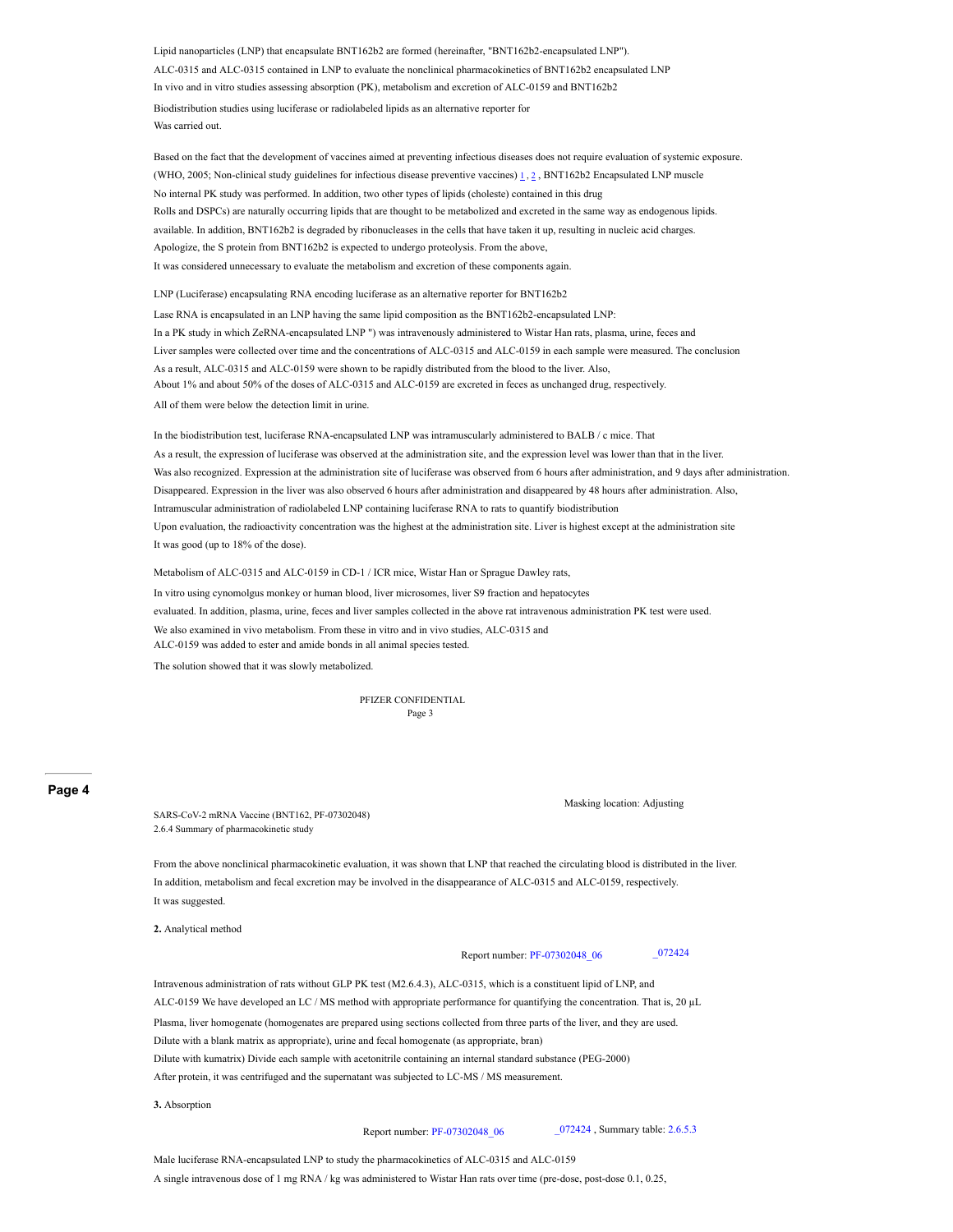#### Sparse plasma and liver 0.5, 1, 3, 6 and 24 hours and 2, 4, 8 and 14 days after dosing)

Sampling was performed (3 animals / time point). ALC-0315 and ALC-0159 in plasma and liver

The concentration was measured and the PK parameters were calculated (Table 1). ALC-0315 and ALC-0159 in the blood are thrown

It was promptly distributed to the liver by 24 hours after administration. In addition, the plasma concentration 24 hours after administration is the highest in plasma. It was less than 1% of the concentration  $\frac{Figure 1}{Figure 1}$ . The apparent terminal phase elimination half-life (t<sup>1/2</sup>) is in plasma and liver At the same level, ALC-0315 took 6 to 8 days and ALC-0159 took 2 to 3 days. From the results of this test, the liver is in the blood

It was suggested that it is one of the major organizations that take up ALC-0315 and ALC-0159 from.

Results of examination of urinary and fecal concentrations of ALC-0315 and ALC-0159 conducted in this study Is M2.6.4. Described in Section [6](#page-6-0).

#### **Table 1** Intravenous injection of luciferase **RNA-** encapsulated **LNP** into **Wistar Han** rats at a dose of **1 mg RNA / kg**

#### Pharmacokinetics of **ALC-0315** and **ALC-0159** when given Analytical material Dosage of analyte **(mg / kg)** Gender **/ N t½** ( **h** ) **AUC inf (μg • h / mL) AUC last** ( **Μg • h / mL** ) To the liver Distribution ratio **(%) a** ALC-0315 15.3 Male / 3 b<br>ALC-0159 1.96 Male / 3 b 139 1030 1020 60 Male  $/3 b$ 72.7 99.2 98.6 20 Calculated as [maximum liver distribution (μg)] / [dose (μg)].

b. 3 animals at each time point. Sparse sampling.

PFIZER CONFIDENTIAL Page 4

#### <span id="page-3-0"></span>**Page 5**

SARS-CoV-2 mRNA Vaccine (BNT162, PF-07302048) 2.6.4 Summary of pharmacokinetic study

Masking location: Adjusting

#### **Figure 1** Intravenous injection of luciferase **RNA-** encapsulated **LNP** into **Wistar Han** rats at a dose of **1 mg RNA / kg**

#### Plasma and liver concentrations of **ALC-0315** and **ALC-0159** when given



#### **4.** Distribution

Report number: R- -0072 , 185350, Summary table: 2.6.5.5A, 2.6.5.5B

Female BALB / c mice (3 mice) were administered luciferase RNA-encapsulated LNP to emit luciferase luminescence. The biodistribution of BNT162b2 was examined as an alternative marker. That is, luciferase RNA inclusion LNP was intramuscularly administered to the left and right hind limbs of mice at a dose of 1 μg RNA (2 μg RNA in total). After that, Le

Intraperitoneal administration of luciferin, a luminescent substrate, 5 minutes before detection of cipherase luminescence, isoflurane hemp

Intoxication, in vivo luminescence 6 and 24 hours after administration using Xenogen IVIS Spectrum and 2,

By measuring on days 3, 6 and 9, the expression of luciferase protein in the same individual was estimated over time.

Evaluated the transfer. As a result, expression of luciferase at the administration site was observed from 6 hours after administration, and it was administered.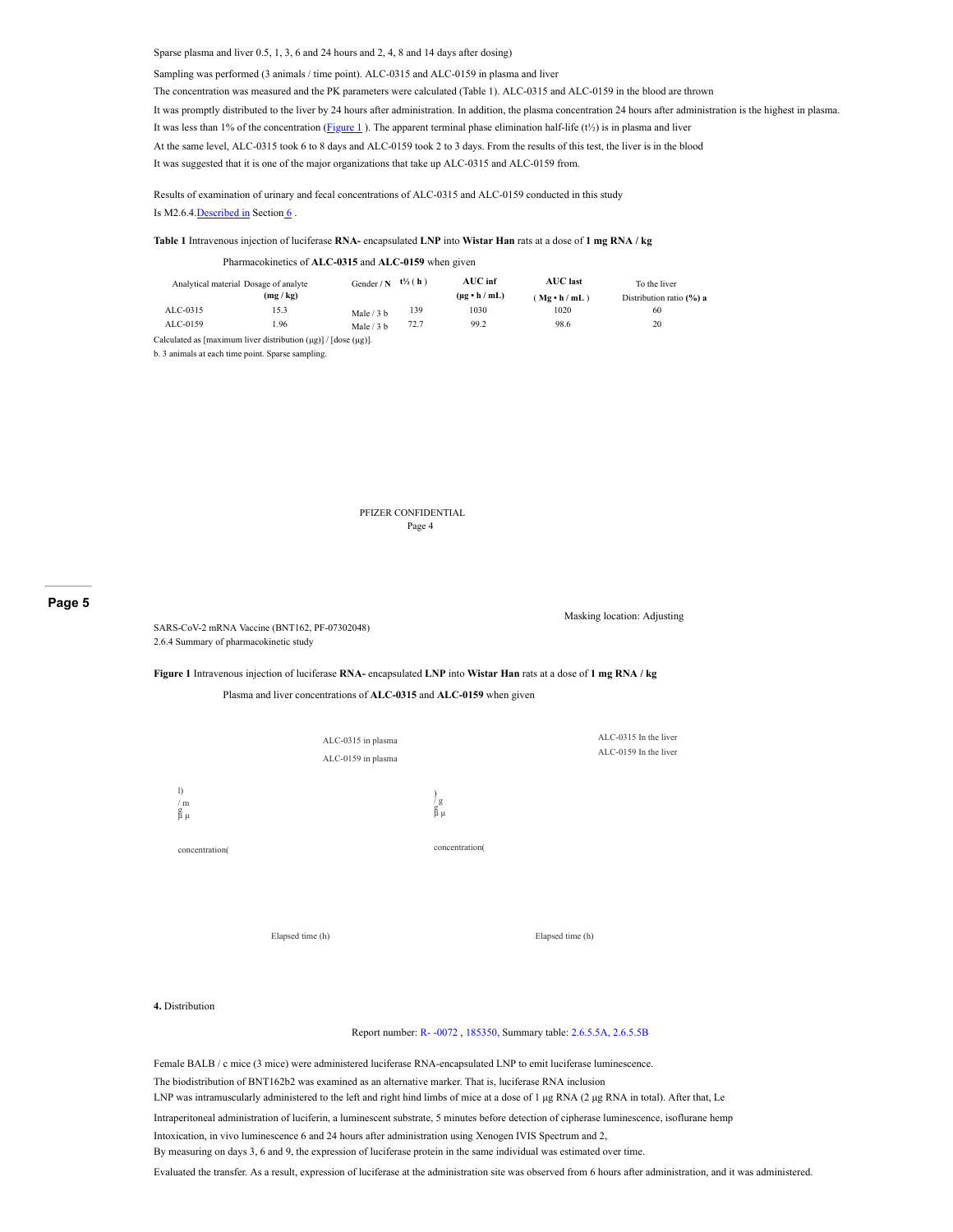It disappeared 9 days after giving. Expression in the liver was also observed 6 hours after administration and disappeared by 48 hours after administration. It was. Regarding the distribution to the liver, a part of locally administered luciferase RNA-encapsulated LNP reaches the circulating blood, and the liver

It was thought to indicate that it was taken up by the viscera. M2.6.4.Lucife in rats, as detailed in Sectio[n 3.](#page-2-0)

When intravenously administered with Lase RNA-encapsulated LNP, the liver is the major ALC-0315 and ALC-0159.

It has been suggested that it is a distributed organ, which is the finding of the results of this study, which was intramuscularly administered to mice.

It was a match. Toxicity findings indicating liver damage were observed in the rat repeated-dose toxicity test.

Not available ( M2.6.6.3 ).

PFIZER CONFIDENTIAL Page 5

#### <span id="page-4-0"></span>**Page 6**

SARS-CoV-2 mRNA Vaccine (BNT162, PF-07302048) 2.6.4 Summary of pharmacokinetic study

Masking location: Adjusting

**Figure 2 In** vivo luminescence in **BALB / c** mice intramuscularly administered with luciferase **RNA-** encapsulated **LNP**

Buffer solution Luciferase RNA-encapsulated LNP

Male and female Wistar Han rats labeled with [3 H] -cholesteryl hexadecyl ether ([3 H] -CHE) LNP Luciferase RNA-encapsulated LNP using luciferase RNA was intramuscularly administered at a dose of 50 µg RNA, and 15 minutes after administration. Blood, plasma and tissue were collected from 3 males and 3 females at 1, 2, 4, 8, 24 and 48 hours each. The biodistribution of LNP is evaluated by measuring the radioactivity concentration by the liquid scintillation counting method. Worth it. In both males and females, the radioactivity concentration was highest at the administration site at all measurement points. The radioactivity concentration in plasma was the highest 1 to 4 hours after administration. Also, mainly the liver, spleen, adrenal glands and Distribution to the ovaries was observed, and the highest radioactivity concentration in these tissues was 8 to 48 after administration. It was time. The total radioactivity recovery rate for doses other than the administration site is the highest in the liver (up to 18%). Significantly lower in the spleen (1.0% or less), adrenal gland (0.11% or less) and ovary (0.095% or less) compared to the liver won. In addition, the average concentration of radioactivity and the tissue distribution pattern were generally similar between males and females. The in vivo expression distribution of the antigen encoded by BNT162b2 is considered to depend on the LNP distribution. For this test

Is the lipid composition of the luciferase RNA-encapsulated LNP the same as that of the submitted preparation of BNT162b2? Therefore, the results of this test are considered to indicate the distribution of BNT162b2-encapsulated LNP.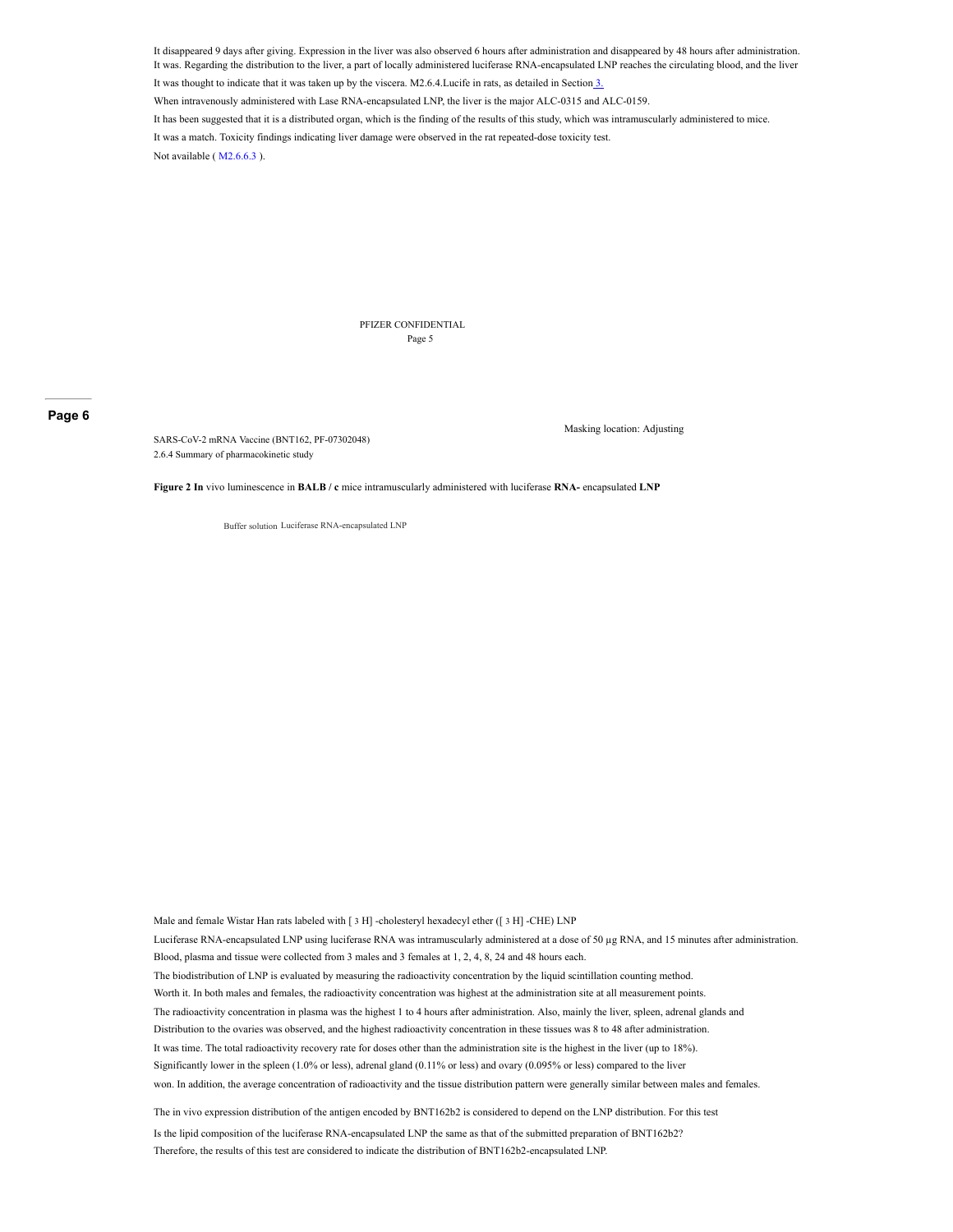PFIZER CONFIDENTIAL Page 6

Masking location: Adjusting

## <span id="page-5-0"></span>**Page 7**

SARS-CoV-2 mRNA Vaccine (BNT162, PF-07302048) 2.6.4 Summary of pharmacokinetic study

#### **5.** Metabolism

Report number: 01049-008 , 01049-009 , 01049- 010 , 01049- 020 , 01049-021 , 01049-022 , PF-07302048\_05 \_043725 , Summary table: 2.6.5.10A , 2.6.5.10B , 2.6.5.10C , 2.6.5.10D

CD-1 / ICR mouse, Wistar Han or Sprague Dawley rat, cynomolgus monkey and human liver mi

In vitro metabolic stabilization of ALC-0315 and ALC-0159 using crosome, liver S9 fraction and hepatocytes Gender was evaluated. Liver microsomes or liver S9 fractions of each animal species with ALC-0315 or ALC-0159 (120) Incubate) or add to hepatocytes (240 minutes incubation) and incubate The proportion of unchanged drug after vation was measured. As a result, which of ALC-0315 and ALC-0159 It was also metabolically stable in animal species and test systems, with the final proportion of unchanged drug being over 82%.

Furthermore, the metabolic pathways of ALC-0315 and ALC-0159 were evaluated in vitro and in vivo. this In these studies, CD-1 mouse, Wistar Han rat, cynomolgus monkey and human blood, liver S9 fractions And hepatocytes were used to evaluate metabolism in vitro. In addition, plasma, urine, and feces collected in the rat PK test. And liver samples were used to evaluate metabolism in vivo (M2.6.4.Ite[m 3](#page-2-0) ). From the test results, ALC-0315 And ALC-0159 are both slowly metabolized, with hydrolysis of ester and amide bonds, respectively. It was revealed that it was metabolized by Hydrolytic metabolism shown in Figures  $3$  and  $4$ Was found in all the animal species evaluated.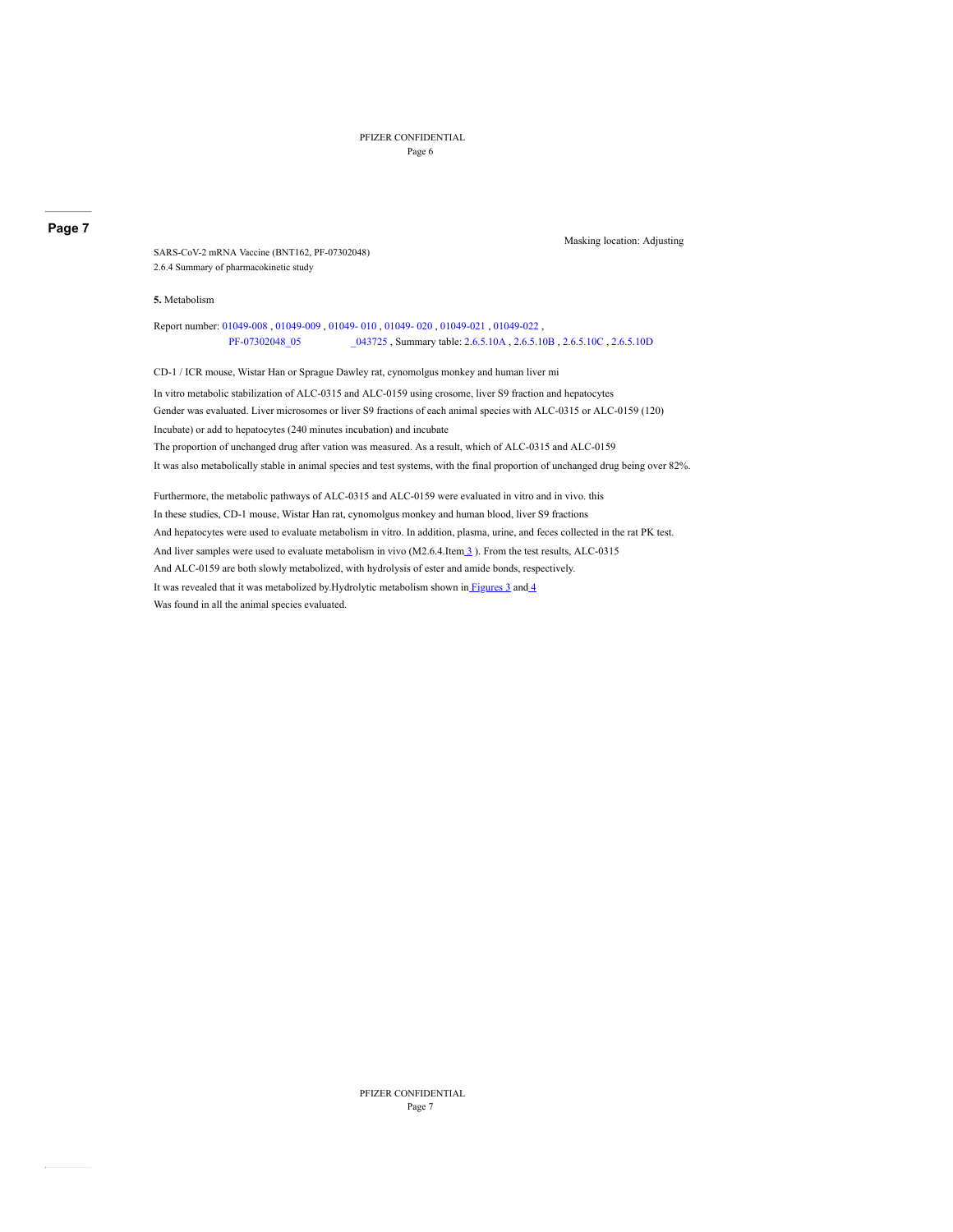<span id="page-6-1"></span>SARS-CoV-2 mRNA Vaccine (BNT162, PF-07302048) 2.6.4 Summary of pharmacokinetic study

### **Figure 3** Estimated in vivo metabolic pathway of **ALC-0315** in various animal species

In blood (Mo, R) In hepatocytes (Mo, R, Mk, H) Liver S9 (Mo, R, H) Plasma (R)

In blood (Mo, R) In hepatocytes (Mo, R, Mk, H) Liver S9 (Mo, R, H) Plasma (R)

In blood (Mo, R) Liver S9 (Mk) Plasma (R) Liver (R)

In blood (Mo, R) Liver S9 (Mk) Plasma (R) Urinary (R) Feces (R) Liver (R)

Glucuronide

Urinary (R)

H: human, Mk: monkey, Mo: mouse, R: rat

ALC-0315 is metabolized by undergoing ester hydrolysis twice in a row. These two hydrolysiss First produces a monoester metabolite ( $m/z$  528) and then a double deesterified metabolite ( $m/z$  290). Will be done. This double deesterified metabolite is further metabolized to the glucuronide conjugate ( $m/z$  466). However, this glucuronic acid conjugate was detected only in urine in the rat PK test. Also, two hydrolysiss It was also confirmed that all of the acidic products of were 6-hexyldecanoic acid ( *m / z* 255).

> PFIZER CONFIDENTIAL Page 8

#### <span id="page-6-0"></span>**Page 9**

SARS-CoV-2 mRNA Vaccine (BNT162, PF-07302048) 2.6.4 Summary of pharmacokinetic study

Masking location: Adjusting

**Figure 4** Estimated in vivo metabolic pathway of **ALC-0159** in various animal species

In blood (Mo, R) In hepatocytes (Mo, R, Mk, H) In liver S9 (Mo, R, Mk, H)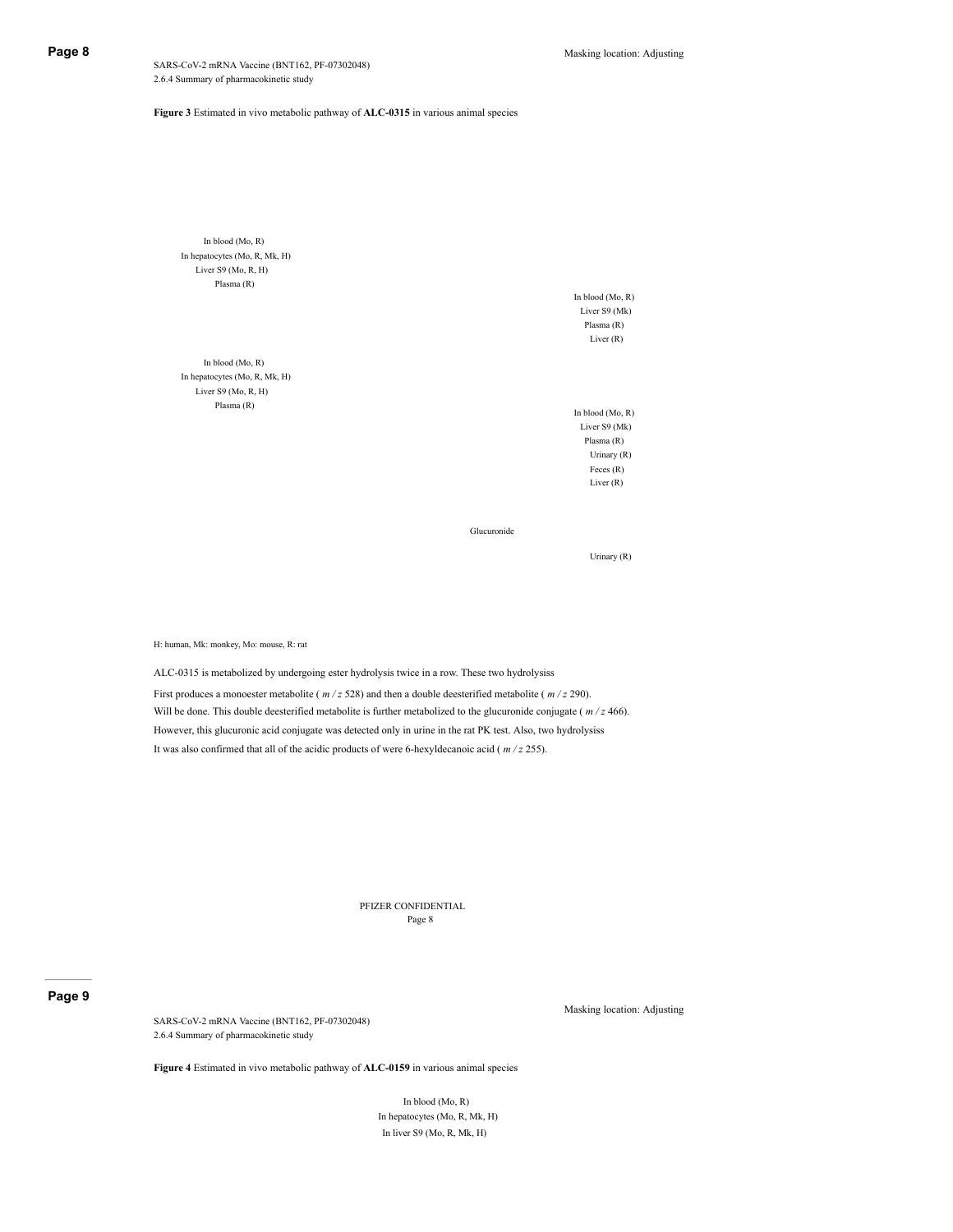N, N-ditetradecylamine *m / z* 410

H: human, Mk: monkey, Mo: mouse, R: rat

In ALC-0159, *N*, *N*-ditetradecylamine ( $m/z$  410) is produced by hydrolysis of the amide bond.

The pathway was the main metabolic pathway. This metabolite is found in mouse and rat blood as well as in mouse and rat. It was detected in monkey and human hepatocytes and liver S9 fractions. Metabolites of ALC-0159 from in vivo samples Not confirmed.

**6.** Excretion

PK study of intravenous luciferase RNA-encapsulated LNP in rats at a dose of 1 mg RNA / kg (M2.6.4[.The](#page-2-0) concentrations of ALC-0315 and ALC-0159 in urine and feces collected over time were measured in (3). Neither ALC-0315 nor ALC-0159 unchanged form was detected in urine. On the other hand, in the feces Unaltered forms of ALC-0315 and ALC-0159 were detected, at a rate of approximately 1% per dose, respectively. It was about 50%. Also, Figure 3 As shown in, a metabolite of ALC-0315 was detected in urine.

**7.** Pharmacokinetic drug interactions

No pharmacokinetic drug interaction studies have been conducted with this vaccine.

#### **8.** Other pharmacokinetic studies

No other pharmacokinetic studies of this vaccine have been conducted.

#### **9.** Discussion and conclusion

Plasma and liver ALC-0315 levels were highest in rat PK studies by 2 weeks post-dose It is reduced to about 1/7000 and about 1/4, respectively, and the ALC-0159 concentration is about 1/8000, respectively. And reduced to about 1/250. t½ is comparable in plasma and liver, ALC-0315 is 6-8 days, ALC-0159 was 2-3 days. The plasma t½ value is that each lipid is distributed in the tissue as LNP. After that, it is considered to indicate that it was redistributed in plasma during the disappearance process.

Little unchanged form of ALC-0315 was detected in either urine or feces, but in the rat PK study

Monoester metabolites, double deesterified metabolites and 6-hexy from fecal and plasma samples collected in Ludecanoic acid was detected in urine, and a glucuronic acid conjugate, a double deesterified metabolite, was detected in urine. This metabolism The process is thought to be the major disappearance mechanism of ALC-0315, but quantitative data have been obtained to test this hypothesis. Absent. On the other hand, about 50% of the dose of ALC-0159 was excreted in feces as unchanged drug. In vitro metabolism experiment In, it was slowly metabolized by hydrolysis of the amide bond.

> PFIZER CONFIDENTIAL Page 9

#### <span id="page-7-0"></span>**Page 10**

SARS-CoV-2 mRNA Vaccine (BNT162, PF-07302048) 2.6.4 Summary of pharmacokinetic study

Masking location: Adjusting

Since the in vivo expression distribution of the antigen encoded by BNT162b2 is considered to depend on the LNP distribution, Intramuscularly administered luciferase RNA-encapsulated LNP to BALB / c mice as an alternative reporter protein

The biodistribution was examined. As a result, expression of luciferase was observed at the administration site, and more than that.

Although the expression level was low, it was also observed in the liver. Expression at the administration site of luciferase is post-administration

It was observed from 6 hours and disappeared 9 days after administration. Expression in the liver was observed from 6 hours after administration, and it was administered.

It disappeared by 48 hours after giving. Locally administered luciferase RNA-encapsulated LNP circulates in the liver

It was considered to indicate that it reached the ring blood and was taken up by the liver. Also, Luciferer on rats

When the radioactivity-labeled body of ZeRNA-encapsulated LNP was intramuscularly administered, the radioactivity concentration was the highest at the administration site.

Indicated. Other than the site of administration, it was highest in the liver, followed by the spleen, adrenal glands and ovaries.

Total radioactivity recovery for doses in these tissues was significantly lower than in the liver. This result is

This was consistent with the expression of luciferase in the liver in the mouse biodistribution test. In addition, it should be noted.

No toxic findings indicating liver damage were found in the rat repeated-dose toxicity test ( M2.6.6.3 ).

From the above nonclinical pharmacokinetic evaluation, it was shown that LNP that reached the circulating blood is distributed in the liver. In addition, metabolism and fecal excretion may be involved in the disappearance of ALC-0315 and ALC-0159, respectively. It was suggested.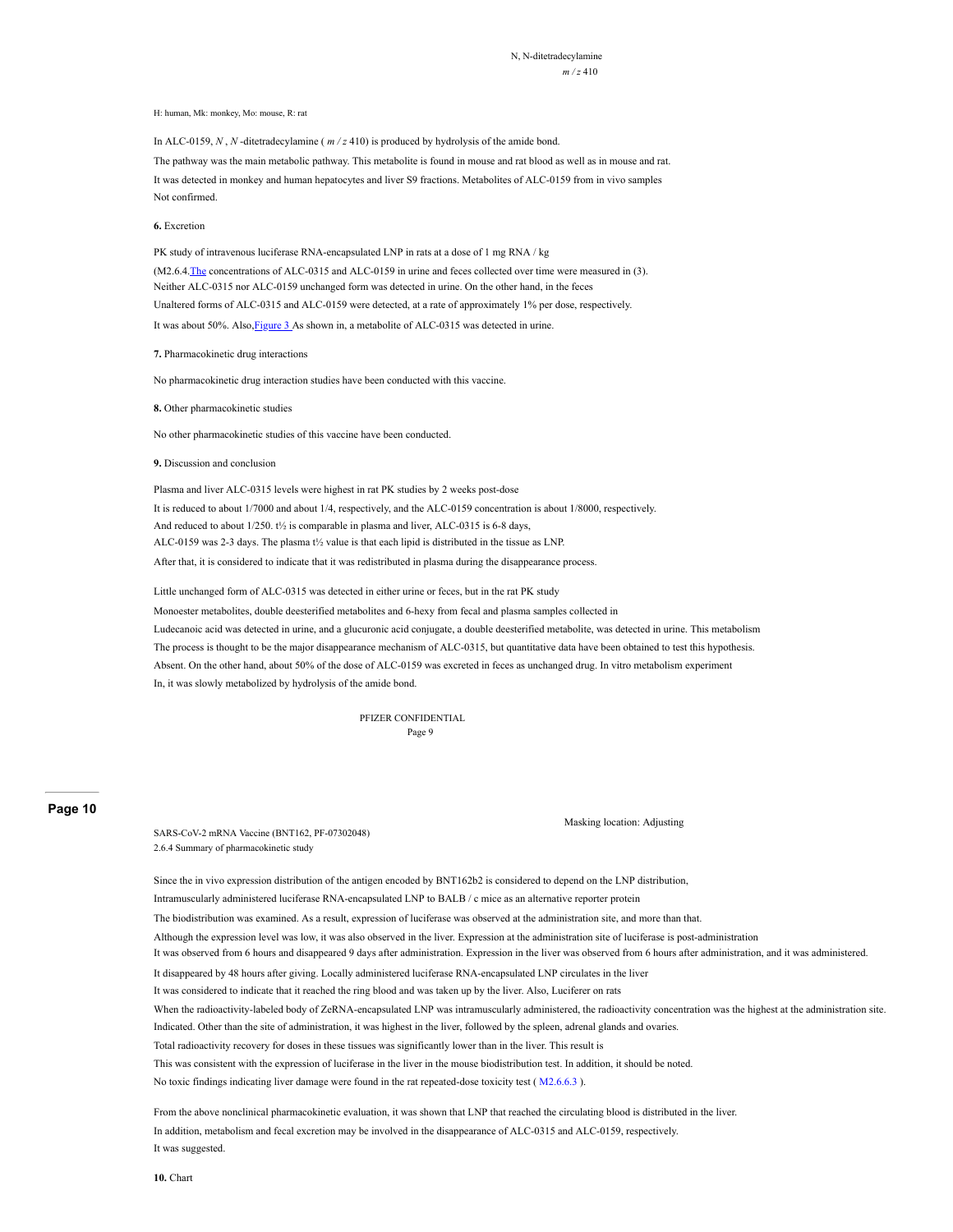#### References

- 1 World Health Organization. Annex 1. Guidelines on the nonclinical evaluation of vaccines. In: WHO Technical Report Series No. 927, Geneva, Switzerland. World Health Organization; 2005: 31-63.
- <sup>2</sup> Non-clinical study guidelines for infectious disease preventive vaccines (No. 0527 from Yaksik Examination) No. 1, May 27, 2010)

PFIZER CONFIDENTIAL Page 10

**Page 11**

SARS-CoV-2 mRNA Vaccine (BNT162, PF-07302048) 2.6.5 Pharmacokinetic study summary table

## **2.6.5.1. PHARMACOKINETICS OVERVIEW Test Article: BNT162b2**

| <b>Type of Study</b>                | <b>Test System</b>      | <b>Test item</b>               | Method of<br>Administration | <b>Testing Facility</b> | <b>Report Number</b> |        |  |
|-------------------------------------|-------------------------|--------------------------------|-----------------------------|-------------------------|----------------------|--------|--|
| <b>Single Dose Pharmacokinetics</b> |                         |                                |                             |                         |                      |        |  |
| Single Dose                         | Rat (Wistar Han)        | modRNA encoding                | IV bolus                    | Pfizer Inc a            | PF-07302048 06       | 072424 |  |
| Pharmacokinetics and                |                         | luciferase                     |                             |                         |                      |        |  |
| Excretion in Urine and Feces        |                         | formulated in LNP              |                             |                         |                      |        |  |
| of ALC-0159 and ALC-0315            |                         | comparable to                  |                             |                         |                      |        |  |
|                                     |                         | <b>BNT162b2</b>                |                             |                         |                      |        |  |
| <b>Distribution</b>                 |                         |                                |                             |                         |                      |        |  |
| In Vivo Distribution                | Mice BALB / c           | modRNA encoding                | IM Injection                | bb                      | $R - 0072$           |        |  |
|                                     |                         | luciferase                     |                             |                         |                      |        |  |
|                                     |                         | formulated in LNP              |                             |                         |                      |        |  |
|                                     |                         | comparable to                  |                             |                         |                      |        |  |
|                                     |                         | <b>BNT162b2</b>                |                             |                         |                      |        |  |
| In Vivo Distribution                | Rat (Wistar Han)        | modRNA encoding<br>luciferase  | IM Injection                | $\mathbf c$             | 185350               |        |  |
|                                     |                         | formulated in LNP              |                             |                         |                      |        |  |
|                                     |                         |                                |                             |                         |                      |        |  |
|                                     |                         | comparable to<br>BNT162b2 with |                             |                         |                      |        |  |
|                                     |                         | trace amounts of               |                             |                         |                      |        |  |
|                                     |                         | [3 H] -CHE as non-             |                             |                         |                      |        |  |
|                                     |                         | diffusible label               |                             |                         |                      |        |  |
| <b>Metabolism</b>                   |                         |                                |                             |                         |                      |        |  |
| In Vitro and In Vivo Metabolism     |                         |                                |                             |                         |                      |        |  |
| In Vitro Metabolic Stability        | Mouse (CD-1 / ICR), rat | ALC-0315                       | In vitro                    |                         | 01049-008            |        |  |
| of ALC-0315 in Liver                | (Sprague Dawley and     |                                |                             |                         |                      |        |  |
| Microsomes                          | Wistar Han), monkey     |                                |                             | d                       |                      |        |  |
|                                     | (Cynomolgus), and       |                                |                             |                         |                      |        |  |
|                                     | human liver microsomes  |                                |                             |                         |                      |        |  |
| In Vitro Metabolic Stability        | Mouse (CD-1 / ICR), rat | ALC-0315                       | In vitro                    |                         | 01049-009            |        |  |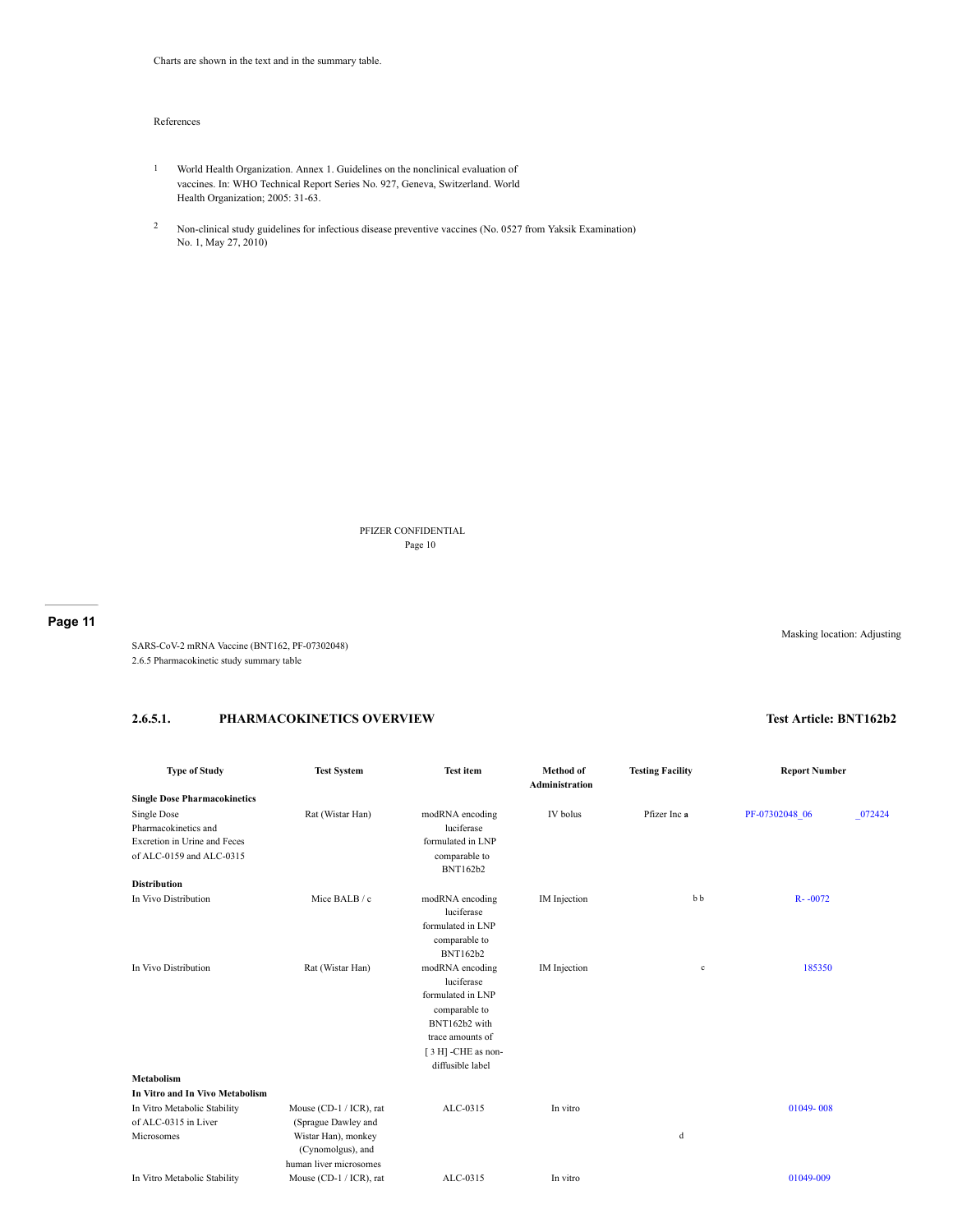monkey (Cynomolgus), and human S9 liver fractions

> PFIZER CONFIDENTIAL Page 1

d

#### **Page 12**

Masking location: Adjusting

SARS-CoV-2 mRNA Vaccine (BNT162, PF-07302048) 2.6.5 Pharmacokinetic study summary table

## **2.6.5.1. PHARMACOKINETICS OVERVIEW Test Article: BNT162b2**

| <b>Type of Study</b>                                       | <b>Test System</b>                             | <b>Test item</b> | <b>Method</b> of<br><b>Administration</b> | <b>Testing Facility</b> | <b>Report Number</b>     |
|------------------------------------------------------------|------------------------------------------------|------------------|-------------------------------------------|-------------------------|--------------------------|
| In Vitro Metabolic Stability<br>of ALC-0315 in Hepatocytes | Mouse (CD-1 / ICR), rat<br>(Sprague Dawley and | ALC-0315         | In vitro                                  |                         | 01049-010                |
|                                                            | Wistar Han), monkey<br>(Cynomolgus), and       |                  |                                           | d                       |                          |
|                                                            | human hepatocytes                              |                  |                                           |                         |                          |
| In Vitro Metabolic Stability                               | Mouse (CD-1 / ICR), rat                        | ALC-0159         | In vitro                                  |                         | 01049-020                |
| of ALC-0159 in Liver                                       | (Sprague Dawley and                            |                  |                                           |                         |                          |
| Microsomes                                                 | Wistar Han), monkey                            |                  |                                           | d                       |                          |
|                                                            | (Cynomolgus), and                              |                  |                                           |                         |                          |
|                                                            | human liver microsomes                         |                  |                                           |                         |                          |
| In Vitro Metabolic Stability                               | Mouse (CD-1 / ICR), rat                        | ALC-0159         | In vitro                                  |                         | 01049-021                |
| of ALC-0159 in Liver S9                                    | (Sprague Dawley),                              |                  |                                           |                         |                          |
|                                                            | monkey (Cynomolgus),                           |                  |                                           | d                       |                          |
|                                                            | and human S9 fractions                         |                  |                                           |                         |                          |
| In Vitro Metabolic Stability                               | Mouse (CD-1 / ICR), rat                        | ALC-0159         | In vitro                                  |                         | 01049-022                |
| of ALC-0159 in Hepatocytes                                 | (Sprague Dawley and                            |                  |                                           |                         |                          |
|                                                            | Wistar Han), monkey                            |                  |                                           | d                       |                          |
|                                                            | (Cynomolgus), and                              |                  |                                           |                         |                          |
|                                                            | human hepatocytes                              |                  |                                           |                         |                          |
| Biotransformation of                                       | In vitro:                                      | ALC-0315 and     | In vitro or                               | Pfizer Inc e            | PF-07302048 05<br>043725 |
| ALC-0159 and ALC-0315 In                                   | CD-1 mouse, Wistar                             | ALC-0159         | IV (in vivo in                            |                         |                          |
| Vitro and In Vivo in Rats                                  | Han rat, cynomolgus                            |                  | rats)                                     |                         |                          |
|                                                            | monkey, and human                              |                  |                                           |                         |                          |
|                                                            | blood, liver S9 fractions                      |                  |                                           |                         |                          |
|                                                            | and hepatocytes                                |                  |                                           |                         |                          |
|                                                            | In vivo: male Wistar Han                       |                  |                                           |                         |                          |
|                                                            | rats                                           |                  |                                           |                         |                          |

PFIZER CONFIDENTIAL Page 2

#### **Page 13**

SARS-CoV-2 mRNA Vaccine (BNT162, PF-07302048) 2.6.5 Pharmacokinetic study summary table

## **2.6.5.1. PHARMACOKINETICS OVERVIEW Test Article: BNT162b2**

#### **Type of Study Test System Test item Method of Administration Testing Facility Report Number** ALC-0159 = 2-[(polyethylene glycol)-2000]-N, N-ditetradecylacetamide), a proprietary polyethylene glycol-lipid included as an preferably in the LNP formulation used in BNT162b2; ALC-0315 = (4-hydroxybutyl) azanediyl) bis (hexane-6,1-diyl) bis (2-hexyldecanoate), a proprietary aminolipid included as an preferably in the LNP formulation used in BNT162b2; IM = Intramuscular; IV = Intravenous; LNP = lipid nanoparticles; S9 = Supernatant fraction obtained from liver

homogenate by centrifuging at 9000 g.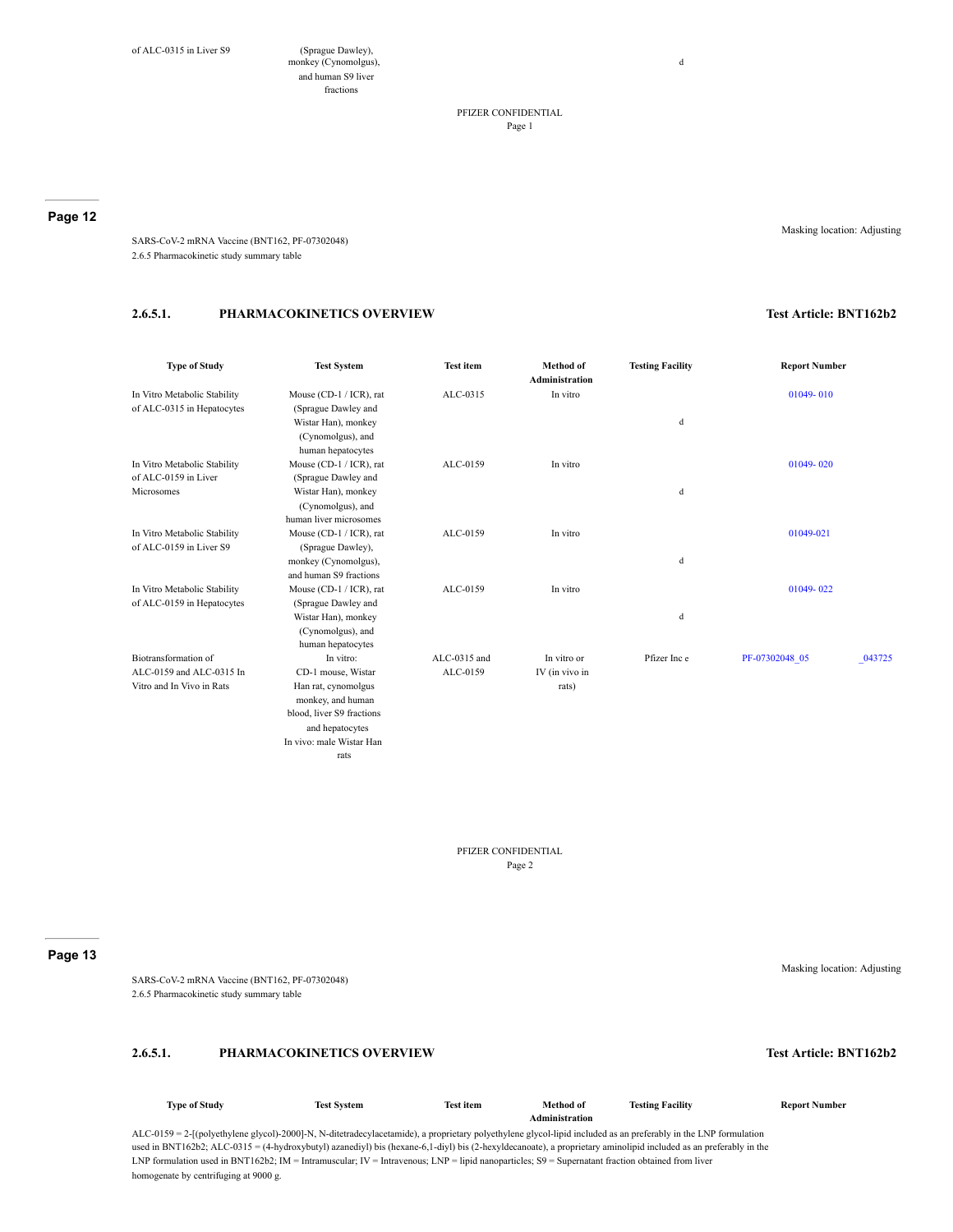a. La Jolla, California. b. , Germany. c. **, UK.** d. , China. e. Groton, Connecticut.

> PFIZER CONFIDENTIAL Page 3

**Page 14**

SARS-CoV-2 mRNA Vaccine (BNT162, PF-07302048) 2.6.5 Pharmacokinetic study summary table

**2.6.5.3. PHARMACOKINETICS:**

**PHARMACOKINETICS AFTER A SINGLE DOSE**

## **Test Article: modRNA encoding luciferase in LNP Report Number: PF-07302048\_06 \_072424**

| Species (Strain)                                      | Rat (Wistar Han)                                       |                 |
|-------------------------------------------------------|--------------------------------------------------------|-----------------|
| Sex / Number of Animals                               | Male / 3 animals per timepoint a                       |                 |
| Feeding Condition                                     | Fasted                                                 |                 |
| Method of Administration                              | IV                                                     |                 |
| Dose modRNA (mg / kg)                                 | 1                                                      |                 |
| Dose ALC-0159 $(mg / kg)$                             | 1.96                                                   |                 |
| Dose ALC-0315 $(mg / kg)$                             | 15.3                                                   |                 |
| Sample Matrix                                         | Plasma, liver, urine and feces                         |                 |
| Sampling Time Points (h post dose):                   | Predose, 0.1, 0.25, 0.5, 1, 3, 6, 24, 48, 96, 192, 336 |                 |
| Analyte                                               | ALC-0315                                               | ALC-0159        |
| PK Parameters:                                        | Mean b                                                 | Mean b          |
| AUC inf $(\mu g \cdot h / mL) c$                      | 1030                                                   | 99.2            |
| AUC last $(\mu g \cdot h / mL)$                       | 1020                                                   | 98.6            |
| Initial $t \frac{1}{2}$ (h) d                         | 1.62                                                   | 1.74            |
| Terminal elimination $t \frac{1}{2}$ (h) e            | 139                                                    | 72.7            |
| Estimated fraction of dose distributed to liver (%) f | 59.5                                                   | 20.3            |
| Dose in Urine $(\% )$                                 | NC <sub>g</sub>                                        | NC <sub>g</sub> |
| Dose in Feces (%) h                                   | 1.05                                                   | 47.2            |

ALC-0159 = 2-[(polyethylene glycol)-2000]-N, N-ditetradecylacetamide), a proprietary polyethylene glycol-lipid included as an preferably in the LNP formulation used in BNT162b2; ALC-0315 = (4-hydroxybutyl) azanediyl) bis (hexane-6,1-diyl) bis (2-hexyldecanoate), a proprietary aminolipid included as an preferably in the LNP formulation used in BNT162b2; AUC inf = Area under the plasma drug concentration-time curve from 0 to infinite time; AUC last = Area under the plasma drug concentration-time curve from 0 to the last quantifiable time point; BLQ = Below the limit of quantitation; LNP = Lipid nanoparticle;

modRNA = Nucleoside modified messenger RNA;  $PK =$  Pharmacokinetics;  $t \frac{1}{2} =$  Half-life.

a. Non-serial sampling, 36 animals total.

b. Only mean PK parameters are reported due to non-serial sampling.

c. Calculated using the terminal log-linear phase (determined using 48, 96, 192, and 336 h for regression calculation).

d. ln (2) / initial elimination rate constant (determined using 1, 3, and 6 h for regression calculation).

e. ln (2) / terminal elimination rate constant (determined using 48, 96, 192, and 336 h for regression calculation).

f. Calculated as follows: highest mean amount in the liver (µg) / total mean dose (µg) of ALC-0315 or ALC-0159.

g. Not calculated due to BLQ data.

h. Fecal excretion, calculated as: (mean µg of analyte in feces / mean µg of analyte administered)  $\times$  100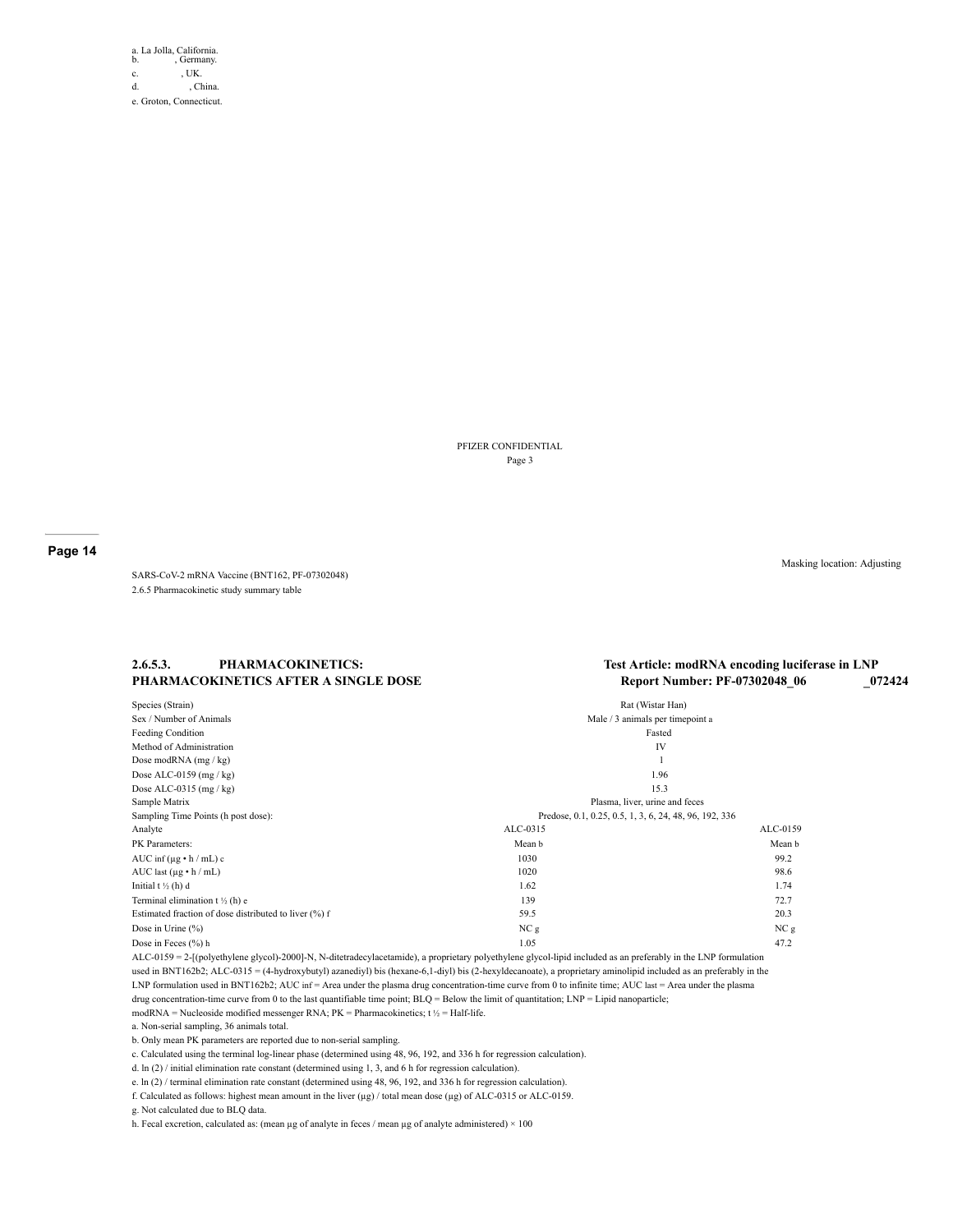SARS-CoV-2 mRNA Vaccine (BNT162, PF-07302048) 2.6.5 Pharmacokinetic study summary table

Masking location: Adjusting

#### **2.6.5.5A. PHARMACOKINETICS: ORGAN DISTRIBUTION**

## **Test Article: modRNA encoding luciferase in LNP Report Number: R- -0072**

Species (Strain): Mice (BALB / c) Sex / Number of Animals: Female / 3 per group Feeding Condition: Fed ad libitum Vehicle / Formulation: Phosphate-buffered saline Method of Administration: Intramuscular injection Dose (mg / kg): 1 µg / hidden leg in gastrocnemius muscle (2 µg total) Number of Doses: 1 Detection: Bioluminescence measurement Sampling Time (hour): 6, 24, 48, 72 hours; 6 and 9 days post-injection **Time point Total Mean Bioluminescence signal (photons / second) Mean Bioluminescence signal in Buffer control modRNA Luciferase in LNP modRNA Luciferase in LNP**

| 6 hours                                                                    | $1.28 \times 10.5$ | $1.26 \times 109$  | $4.94 \times 10.7$ |
|----------------------------------------------------------------------------|--------------------|--------------------|--------------------|
| 24 hours                                                                   | $2.28 \times 10.5$ | $7.31 \times 108$  | $2.4 \times 10.6$  |
| 48 hours                                                                   | $1.40 \times 10.5$ | $2.10 \times 108$  | Below detection a  |
| 72 hours                                                                   | $1.33 \times 10.5$ | $7.87 \times 107$  | Below detection a  |
| 6 days                                                                     | $1.62 \times 10.5$ | $2.92 \times 106$  | Below detection a  |
| 9 days                                                                     | $7.66 \times 104$  | $5.09 \times 10.5$ | Below detection a  |
| $LNP = Lipid$ nanoparticle; mod $RNA = Nucleoside$ modified messenger RNA. |                    |                    |                    |

a. At or below the background level of the buffer control.

PFIZER CONFIDENTIAL Page 5

## **Page 16**

SARS-CoV-2 mRNA Vaccine (BNT162, PF-07302048) 2.6.5 Pharmacokinetic study summary table

## **2.6.5.5B. PHARMACOKINETICS: ORGAN DISTRIBUTION CONTINUED**

**Test Article: [ 3 H]-Labelled LNP-mRNA formulation containing ALC-0315 and ALC-0159 Report Number: 185350**

Species (Strain): Rat (Wistar Han) Sex / Number of Animals: Male and female / 3 animals / sex / timepoint (21 animals / sex total for the 50 µg dose) Feeding Condition: Fed ad libitum condition: Fed ad libitum condition: Fed ad libitum condition: Method of Administration: Intramuscular injection **Intramuscular injection** Dose: 50 µg [ 3 H] -08-A01-C0 (lot # NC-0552-1) Number of Doses: 1 Detection: Radioactivity quantitation using liquid scintillation counting

Sampling Time (hour): 0.25, 1, 2, 4, 8, 24, and 48 hours post-injection

- **the liver (photons / second)**
	-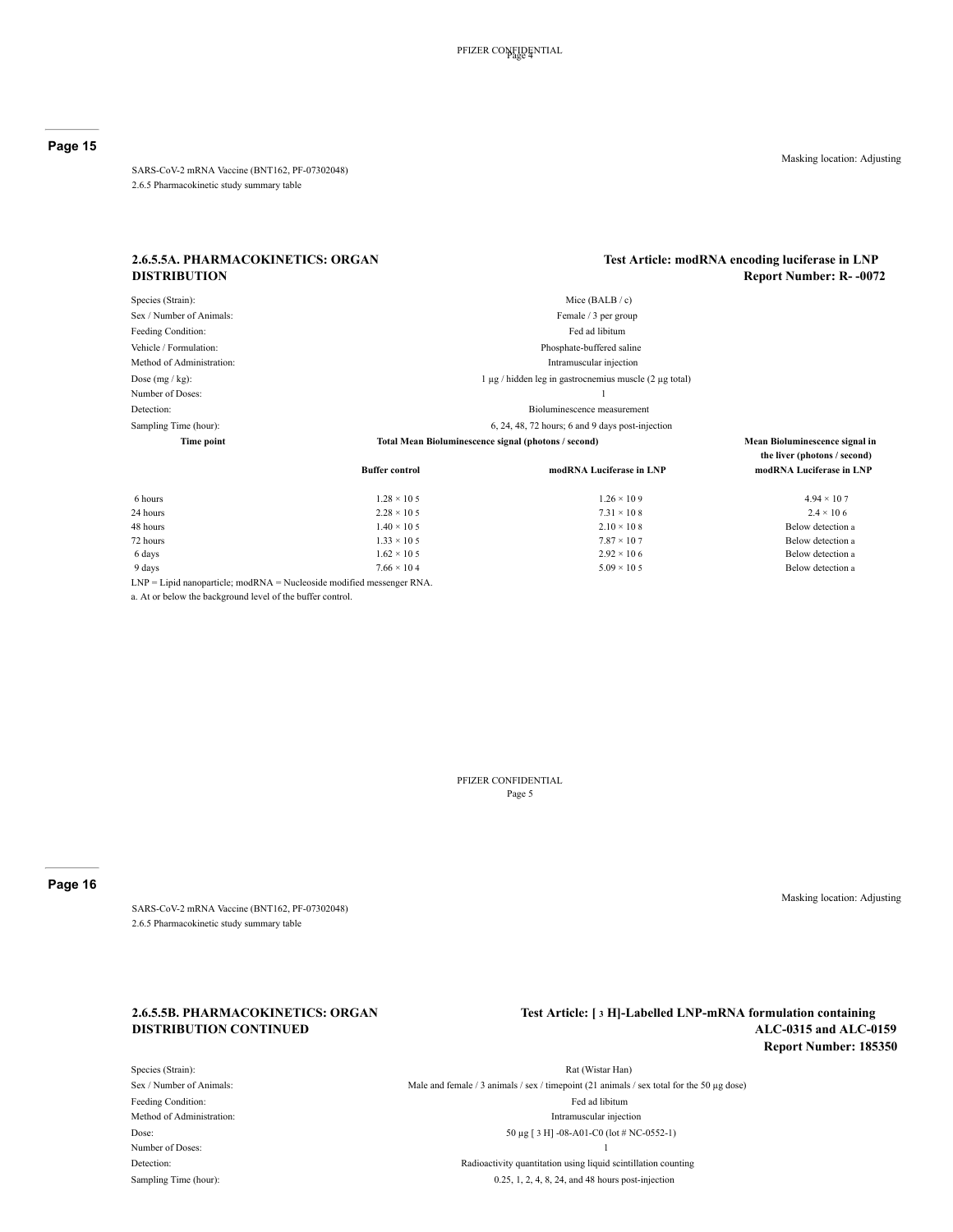| Sample          | Mean total lipid concentration ( $\mu$ g lipid equivalent / g (or mL)) |       |                |                              |       |       |       | % of administered dose (males and females combined) |       |                          |       |       |       |       |
|-----------------|------------------------------------------------------------------------|-------|----------------|------------------------------|-------|-------|-------|-----------------------------------------------------|-------|--------------------------|-------|-------|-------|-------|
|                 |                                                                        |       |                | (males and females combined) |       |       |       |                                                     |       |                          |       |       |       |       |
|                 | 0.25h                                                                  | 1 h   | 2 <sub>h</sub> | 4 h                          | 8 h   | 24 h  | 48 h  | 0.25h                                               | 1 h   | 2 h                      | 4 h   | 8h    | 24 h  | 48 h  |
| Adipose tissue  | 0.057                                                                  | 0.100 | 0.126          | 0.128                        | 0.093 | 0.084 | 0.181 | ٠                                                   | ٠     | $\overline{\phantom{a}}$ | ٠     | ٠     | ٠     |       |
| Adrenal glands  | 0.271                                                                  | 1.48  | 2.72           | 2.89                         | 6.80  | 13.8  | 18.2  | 0.001                                               | 0.007 | 0.010                    | 0.015 | 0.035 | 0.066 | 0.106 |
| Bladder         | 0.041                                                                  | 0.130 | 0.146          | 0.167                        | 0.148 | 0.247 | 0.365 | 0.000                                               | 0.001 | 0.001                    | 0.001 | 0.001 | 0.002 | 0.002 |
| Bone (femur)    | 0.091                                                                  | 0.195 | 0.266          | 0.276                        | 0.340 | 0.342 | 0.687 | ٠                                                   | ۰     |                          |       | ۰     | ٠     |       |
| Bone marrow     | 0.479                                                                  | 0.960 | 1.24           | 1.24                         | 1.84  | 2.49  | 3.77  | ۰                                                   |       |                          |       |       |       |       |
| (femur)         |                                                                        |       |                |                              |       |       |       |                                                     |       |                          |       |       |       |       |
| Brain           | 0.045                                                                  | 0.100 | 0.138          | 0.115                        | 0.073 | 0.069 | 0.068 | 0.007                                               | 0.013 | 0.020                    | 0.016 | 0.011 | 0.010 | 0.009 |
| Eyes            | 0.010                                                                  | 0.035 | 0.052          | 0.067                        | 0.059 | 0.091 | 0.112 | 0.000                                               | 0.001 | 0.001                    | 0.002 | 0.002 | 0.002 | 0.003 |
| Heart           | 0.282                                                                  | 1.03  | 1.40           | 0.987                        | 0.790 | 0.451 | 0.546 | 0.018                                               | 0.056 | 0.084                    | 0.060 | 0.042 | 0.027 | 0.030 |
| Injection site  | 128                                                                    | 394   | 311            | 338                          | 213   | 195   | 165   | 19.9                                                | 52.6  | 31.6                     | 28.4  | 21.9  | 29.1  | 24.6  |
| Kidneys         | 0.391                                                                  | 1.16  | 2.05           | 0.924                        | 0.590 | 0.426 | 0.425 | 0.050                                               | 0.124 | 0.211                    | 0.109 | 0.075 | 0.054 | 0.057 |
| Large intestine | 0.013                                                                  | 0.048 | 0.093          | 0.287                        | 0.649 | 1.10  | 1.34  | 0.008                                               | 0.025 | 0.065                    | 0.192 | 0.405 | 0.692 | 0.762 |
| Liver           | 0.737                                                                  | 4.63  | 11.0           | 16.5                         | 26.5  | 19.2  | 24.3  | 0.602                                               | 2.87  | 7.33                     | 11.9  | 18.1  | 15.4  | 16.2  |
| Lung            | 0.492                                                                  | 1.21  | 1.83           | 1.50                         | 1.15  | 1.04  | 1.09  | 0.052                                               | 0.101 | 0.178                    | 0.169 | 0.122 | 0.101 | 0.101 |

### PFIZER CONFIDENTIAL Page 6

#### **Page 17**

SARS-CoV-2 mRNA Vaccine (BNT162, PF-07302048) 2.6.5 Pharmacokinetic study summary table

#### **2.6.5.5B. PHARMACOKINETICS: ORGAN DISTRIBUTION CONTINUED**

#### **Test Article: [ 3 H]-Labelled LNP-mRNA formulation containing ALC-0315 and ALC-0159 Report Number: 185350**

Masking location: Adjusting

Sample **Total Lipid concentration (µg lipid equivalent / g [or mL]) (males and females combined) % of Administered Dose (males and females combined)** 0.25 h 1 h 2 h 4 h 8 h 24 h 48 h 0.25 h 1 h 2 h 4 h 8 h 24 h 48 h Lymph node (mandibular) 0.064 0.189 0.290 0.408 0.534 0.554 0.727 - - - - - - - Lymph node (mesenteric) 0.050 0.146 0.530 0.489 0.689 0.985 1.37 - - - - - - - Muscle 0.021 0.061 0.084 0.103 0.096 0.095 0.192 - - - - - - - - - - - - - - - -Ovaries (females) 0.104 1.34 1.64 2.34 3.09 5.24 12.3 0.001 0.009 0.008 0.016 0.025 0.037 0.095 Pancreas 0.081 0.207 0.414 0.380 0.294 0.358 0.599 0.003 0.007 0.014 0.015 0.015 0.011 0.019 Pituitary gland 0.339 0.645 0.868 0.854 0.405 0.478 0.694 0.000 0.001 0.001 0.001 0.000 0.000 0.001 Prostate (males) 0.061 0.091 0.128 0.157 0.150 0.183 0.170 0.001 0.001 0.002 0.003 0.003 0.004 0.003 Salivary glands 0.084 0.193 0.255 0.220 0.135 0.170 0.264 0.003 0.007 0.008 0.008 0.005 0.006 0.009 Skin 0.013 0.208 0.159 0.145 0.119 0.157 0.253 - - - - - - - - - - - - - - - - -Small intestine 0.030 0.221 0.476 0.879 1.28 1.30 1.47 0.024 0.130 0.319 0.543 0.776 0.906 0.835 Spinal cord 0.043 0.097 0.169 0.250 0.106 0.085 0.112 0.001 0.002 0.002 0.003 0.001 0.001 0.001 Spleen 0.334 2.47 7.73 10.3 22.1 20.1 23.4 0.013 0.093 0.325 0.385 0.982 0.821 1.03 Stomach 0.017 0.065 0.115 0.144 0.268 0.152 0.215 0.006 0.019 0.034 0.030 0.040 0.037 0.039 Testes (males) 0.031 0.042 0.079 0.129 0.146 0.304 0.320 0.007 0.010 0.017 0.030 0.034 0.074 0.074 Thymus 0.088 0.243 0.340 0.335 0.196 0.207 0.331 0.004 0.007 0.010 0.012 0.008 0.007 0.008 Thyroid 0.155 0.536 0.842 0.851 0.544 0.578 1.00 0.000 0.001 0.001 0.001 0.001 0.001 0.001 Uterus (females) 0.043 0.203 0.305 0.140 0.287 0.289 0.456 0.002 0.011 0.015 0.008 0.016 0.018 0.022 Whole blood 1.97 4.37 5.40 3.05 1.31 0.909 0.420 - - - - - - - Plasma 3.97 8.13 8.90 6.50 2.36 1.78 0.805 - - - - - - - Blood: Plasma ratio a 0.815 0.515 0.550 0.510 0.555 0.530 0.540 - - - - - - -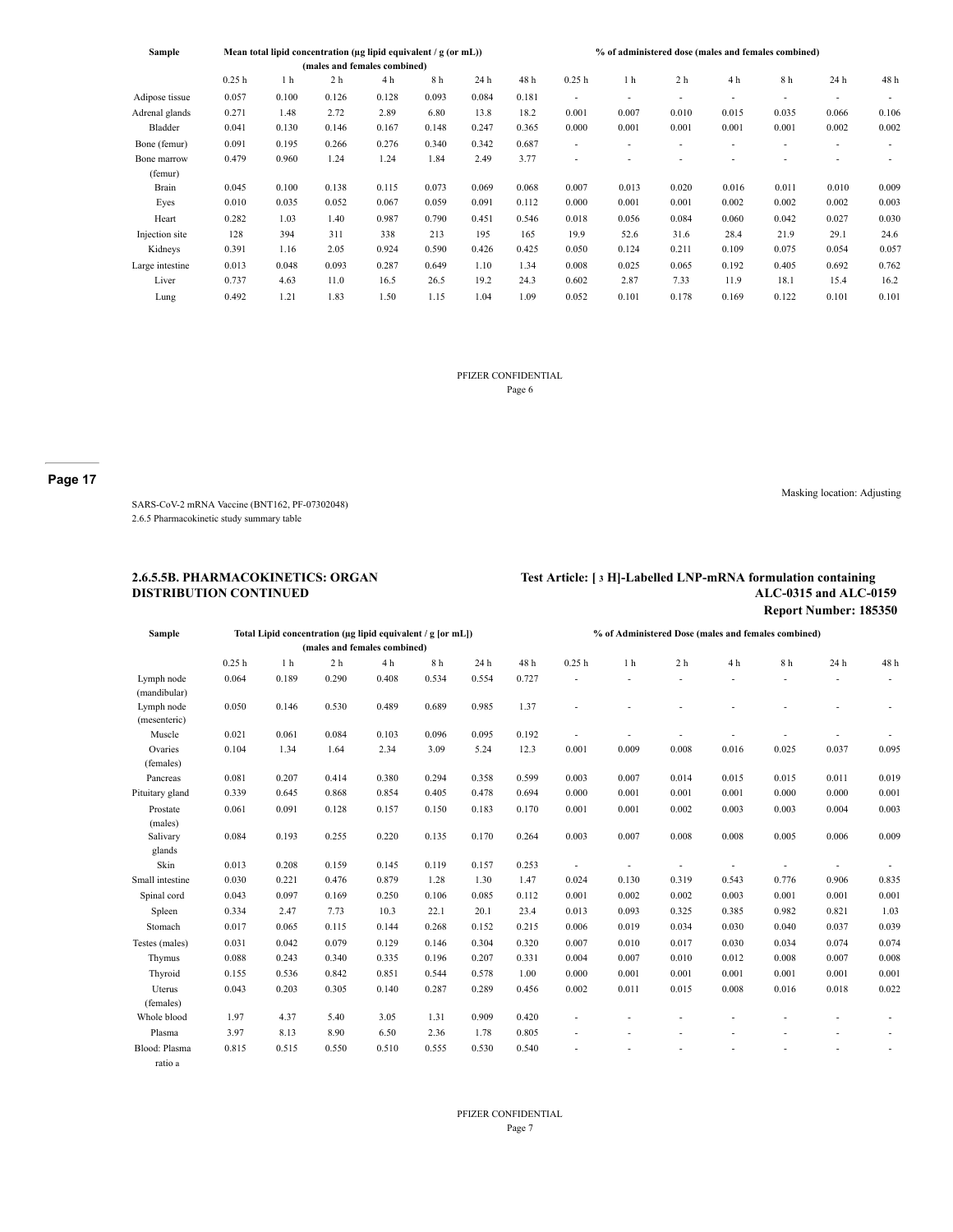SARS-CoV-2 mRNA Vaccine (BNT162, PF-07302048) 2.6.5 Pharmacokinetic study summary table

## **2.6.5.5B. PHARMACOKINETICS: ORGAN DISTRIBUTION CONTINUED**

## **Test Article: [ 3 H]-Labelled LNP-mRNA formulation containing ALC-0315 and ALC-0159 Report Number: 185350**

-= Not applicable, partial tissue taken; [ 3 H] -08-A01-C0 = An aqueous dispersion of LNPs, including ALC-0315, ALC-0159, distearoylphosphatidylcholine, cholesterol, mRNA encoding luciferase and trace amounts of radiolabeled [Cholesteryl-1,2-3H (N)]-Cholesteryl Hexadecyl Ether, a nonexchangeable, nonmetabolizable lipid marker used to monitor the disposition of the LNPs; ALC-0159 = 2-[(polyethylene glycol)-2000]-N, N--ditetradecylacetamide), a proprietary polyethylene glycol-lipid included as an preferably in the LNP formulation used in BNT162b2; ALC-0315 = (4--hydroxybutyl) azanediyl) bis (hexane-6,1 diyl) bis (2-hexyldecanoate), a proprietary aminolipid included as an preferably in the LNP formulation used in BNT162b2; LNP = Lipid nanoparticle; mRNA = messenger RNA.

The mean male and female blood: plasma values were first calculated separately and this value represents the mean of the two values.

PFIZER CONFIDENTIAL Page 8

#### **Page 19**

SARS-CoV-2 mRNA Vaccine (BNT162, PF-07302048) 2.6.5 Pharmacokinetic study summary table

Masking location: Adjusting

## **2.6.5.9. PHARMACOKINETICS: METABOLISM IN VIVO, RAT**

## **Test Article: modRNA encoding luciferase in LNP Report Number: PF-07302048\_05 \_043725**

| Species (Strain):                      |                                                                 |                                         | Rat (Wistar Han)                                                            |                |           |  |  |  |  |  |  |
|----------------------------------------|-----------------------------------------------------------------|-----------------------------------------|-----------------------------------------------------------------------------|----------------|-----------|--|--|--|--|--|--|
| Sex / Number of animals                |                                                                 |                                         | Male / 36 animals total for plasma and liver, 3 animals for urine and feces |                |           |  |  |  |  |  |  |
| Method of Administration:              |                                                                 |                                         | Intravenous                                                                 |                |           |  |  |  |  |  |  |
| Dose $(mg / kg)$ :                     |                                                                 |                                         |                                                                             |                |           |  |  |  |  |  |  |
| Test System:                           | Plasma, Urine, Feces, Liver                                     |                                         |                                                                             |                |           |  |  |  |  |  |  |
| Analysis Method:                       | Ultrahigh performance liquid chromatography / mass spectrometry |                                         |                                                                             |                |           |  |  |  |  |  |  |
| <b>Biotransformation</b>               | m/z                                                             | <b>Metabolites of ALC-0315 Detected</b> |                                                                             |                |           |  |  |  |  |  |  |
|                                        |                                                                 | Plasma                                  | Urine                                                                       | Feces          | Liver     |  |  |  |  |  |  |
| N- dealkylation, oxidation             | 102.0561 a                                                      | ND                                      | ND                                                                          | ND             | ND        |  |  |  |  |  |  |
| N- Dealkylation, oxidation             | 104.0706 b                                                      | ND                                      | ND                                                                          | <b>ND</b>      | ND        |  |  |  |  |  |  |
| N- dealkylation, oxidation             | 130.0874 a                                                      | ND                                      | ND                                                                          | ND             | <b>ND</b> |  |  |  |  |  |  |
| N- Dealkylation, oxidation             | 132.1019 b                                                      | ND                                      | ND                                                                          | N <sub>D</sub> | <b>ND</b> |  |  |  |  |  |  |
| N- dealkylation, hydrolysis, oxidation | 145.0506 a                                                      | ND                                      | ND                                                                          | ND             | <b>ND</b> |  |  |  |  |  |  |
| Hydrolysis (acid)                      | 255.2330 a                                                      | $+$                                     | ND.                                                                         | ND             | <b>ND</b> |  |  |  |  |  |  |
| Hydrolysis, hydroxylation              | 271.2279 a                                                      | ND                                      | ND                                                                          | ND             | <b>ND</b> |  |  |  |  |  |  |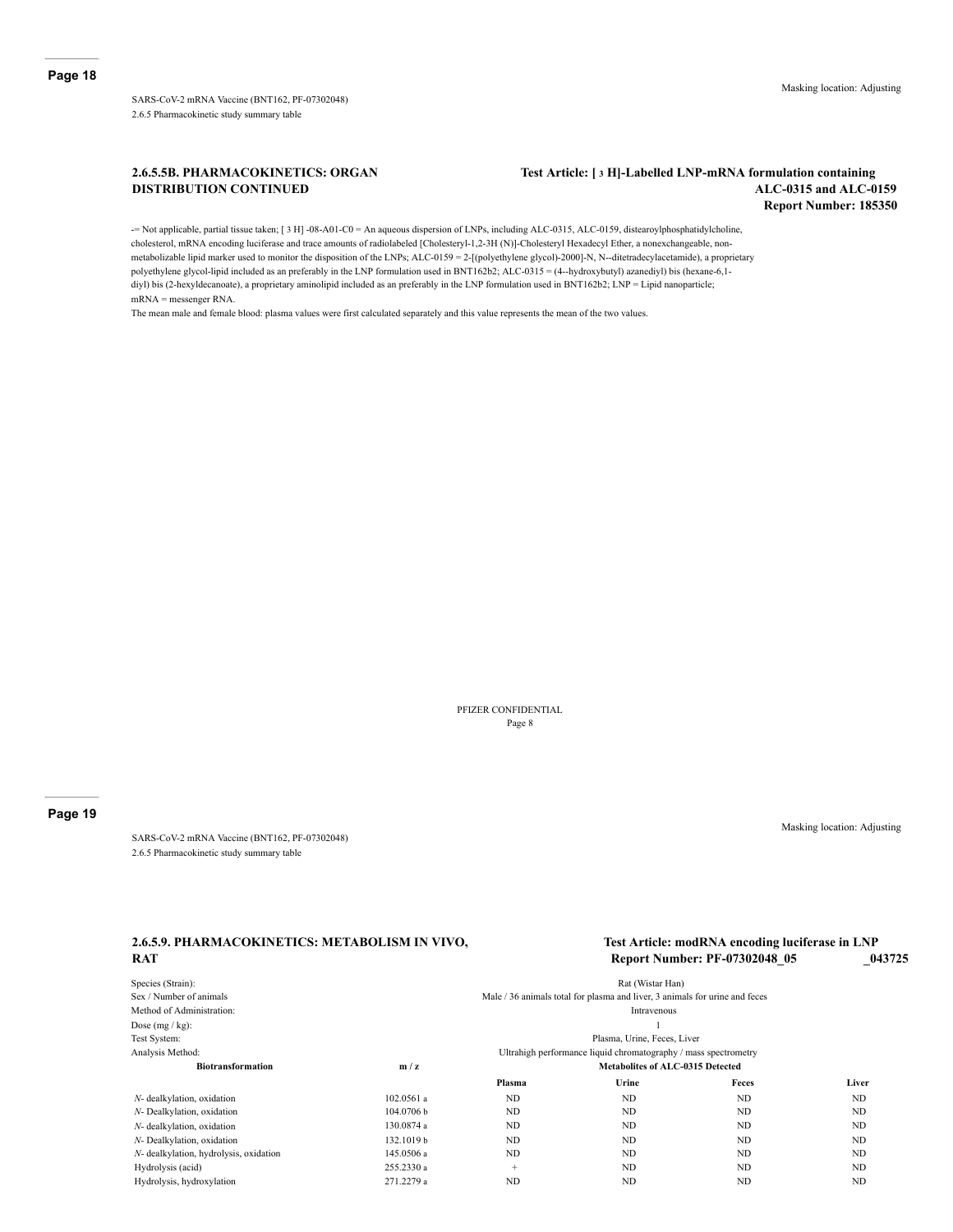| Bis-hydrolysis (amine)                  | 290.2690 b | $+$    | $+$ | $+$       | $+$ |
|-----------------------------------------|------------|--------|-----|-----------|-----|
| Hydrolysis, glucuronidation             | 431.2650 a | ND     | ND  | ND        | ND  |
| Bis-hydrolysis (amine), glucuronidation | 464.2865 a | ND     | ND  | ND        | ND. |
| Bis-hydrolysis (amine), glucuronidation | 466.3011 b | ND     | $+$ | ND        | ND. |
| Hydrolysis (amine)                      | 528.4986b  | $^{+}$ | ND  | ND        | $+$ |
| Hydrolysis (amine), Glucuronidation     | 704.5307 b | ND     | ND  | ND        | ND  |
| Oxidation to acid                       | 778.6930 a | ND     | ND  | <b>ND</b> | ND  |
| Oxidation to acid                       | 780.7076 b | ND     | ND  | ND        | ND  |
| Hydroxylation                           | 782.7232b  | ND     | ND  | ND        | ND  |
| Sulfation                               | 844.6706 a | ND     | ND  | ND        | ND  |
| Sulfation                               | 846.6851b  | ND     | ND  | <b>ND</b> | ND  |
| Glucuronidation                         | 940.7458 a | ND     | ND  | <b>ND</b> | ND  |
| Glucuronidation                         | 942.7604 b | ND     | ND  | ND        | ND  |

Note: Both theoretical and observed metabolites are included.

 $m / z =$  mass to charge ratio; ND = Not detected;  $+$  = minor metabolite as assessed by ultraviolet detection.

a. Negative ion mode.

b. Positive ion mode.

#### PFIZER CONFIDENTIAL Page 9

## **Page 20**

SARS-CoV-2 mRNA Vaccine (BNT162, PF-07302048) 2.6.5 Pharmacokinetic study summary table

Masking location: Adjusting

# **2.6.5.10A. PHARMACOKINETICS: METABOLISM IN VITRO Test Article: ALC-0315**

# **Report Numbers: 01049- 008 01049-009 01049- 010**

| Type of Study:         |         |        |                          |        |                                                                       |                                 | Stability of ALC-0315 In Vitro |                   |                          |         |                    |             |        |        |  |
|------------------------|---------|--------|--------------------------|--------|-----------------------------------------------------------------------|---------------------------------|--------------------------------|-------------------|--------------------------|---------|--------------------|-------------|--------|--------|--|
| Study System:          |         |        | Liver Microsomes + NADPH |        |                                                                       | S9 Fraction + NADPH, UDPGA, and |                                |                   |                          |         |                    | Hepatocytes |        |        |  |
|                        |         |        |                          |        |                                                                       |                                 | alamethicin                    |                   |                          |         |                    |             |        |        |  |
| ALC-0315               |         |        | l μM                     |        |                                                                       |                                 |                                | $1 \mu M$         |                          |         | $1 \mu M$          |             |        |        |  |
| Concentration:         |         |        |                          |        |                                                                       |                                 |                                |                   |                          |         |                    |             |        |        |  |
| Duration of            |         |        | $120 \text{ min}$        |        |                                                                       |                                 |                                | $120 \text{ min}$ |                          |         |                    | 240 min     |        |        |  |
| Incubation (min):      |         |        |                          |        |                                                                       |                                 |                                |                   |                          |         |                    |             |        |        |  |
| Analysis Method:       |         |        |                          |        | Ultra-high performance liquid chromatography-tandem mass spectrometry |                                 |                                |                   |                          |         |                    |             |        |        |  |
| <b>Incubation time</b> |         |        |                          |        |                                                                       |                                 | Percent ALC-0315 remaining     |                   |                          |         |                    |             |        |        |  |
| (min)                  |         |        | <b>Liver Microsomes</b>  |        |                                                                       | <b>Liver S9 Fraction</b>        |                                |                   |                          |         | <b>Hepatocytes</b> |             |        |        |  |
|                        | Mouse   | Rat    | Rat                      | Monkey | Human                                                                 | Mouse                           | Rat (SD) Monkey                |                   | Human                    | Mouse   | Rat                | Rat         | Monkey | Human  |  |
|                        | $(CD -$ | (SD)   | (WH)                     | (Cyno) |                                                                       | $(CD -$                         |                                | (Cyno)            |                          | $(CD -$ | (SD)               | (WH)        | (Cyno) |        |  |
|                        | 1/ICR   |        |                          |        |                                                                       | 1/ICR                           |                                |                   |                          | 1/ICR   |                    |             |        |        |  |
| $\mathbf{0}$           | 100.00  | 100.00 | 100.00                   | 100.00 | 100.00                                                                | 100.00                          | 100.00                         | 100.00            | 100.00                   | 100.00  | 100.00             | 100.00      | 100.00 | 100.00 |  |
| 15                     | 98.77   | 94.39  | 96.34                    | 97.96  | 100.24                                                                | 97.69                           | 98.85                          | 99.57             | 95.99                    |         | ٠                  |             |        | ٠      |  |
| 30                     | 97.78   | 96.26  | 97.32                    | 96.18  | 99.76                                                                 | 97.22                           | 99.62                          | 96.96             | 97.32                    | 101.15  | 97.75              | 102.70      | 96.36  | 100.72 |  |
| 60                     | 100.49  | 99.73  | 98.54                    | 100.00 | 101.45                                                                | 98.61                           | 99.62                          | 99.13             | 94.98                    | 100.77  | 98.50              | 102.32      | 97.82  | 101.44 |  |
| 90                     | 97.78   | 98.66  | 94.15                    | 97.96  | 100.48                                                                | 98.15                           | 98.85                          | 98.70             | 98.33                    | 101.92  | 99.25              | 103.09      | 100.0  | 100.36 |  |
| 120                    | 96.54   | 95.99  | 93.66                    | 97.71  | 98.31                                                                 | 96.76                           | 98.46                          | 99.57             | 99.33                    | 98.85   | 97.38              | 99.61       | 96.36  | 100.72 |  |
| 180                    |         |        |                          |        | ٠                                                                     |                                 | ٠                              |                   | $\overline{\phantom{a}}$ | 101.15  | 98.88              | 103.47      | 95.64  | 98.92  |  |
| 240                    | ٠       |        |                          |        | ٠                                                                     | ٠                               | ٠                              | ٠                 | $\overline{\phantom{a}}$ | 99.62   | 101.12             | 100.00      | 93.82  | 99.64  |  |
| $t \frac{1}{2}$ (min)  | >120    | >120   | >120                     | >120   | >120                                                                  | >120                            | >120                           | >120              | >120                     | > 240   | > 240              | > 240       | > 240  | > 240  |  |
|                        |         |        |                          |        |                                                                       |                                 |                                |                   |                          |         |                    |             |        |        |  |

-= Data not available; ALC-0315 = (4-hydroxybutyl) azanediyl) bis (hexane-6,1-diyl) bis (2-hexyldecanoate), a proprietary aminolipid included as an preferably in the lipid nanoparticle formulation used in BNT162b2; Cyno = Cynomolgus; NADPH = Reduced form of nicotinamide adenine dinucleotide phosphate; NC = not calculated; SD = Sprague

Dawley; t ½ = half-life; WH = Wistar-Han; UDPGA = uridine-diphosphate-glucuronic acid trisodium salt.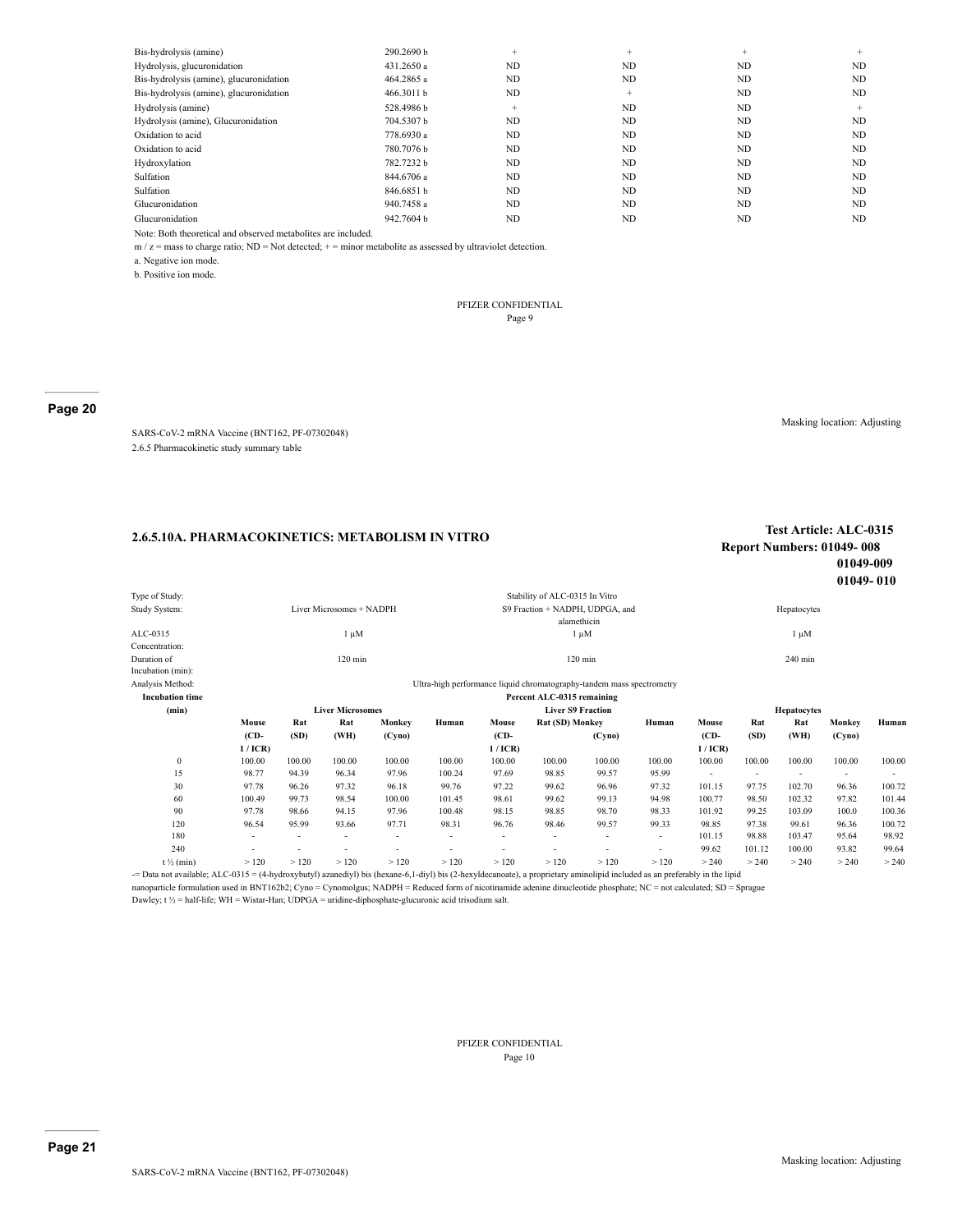## **2.6.5.10B. PHARMACOKINETICS: METABOLISM IN VITRO CONTINUED**

#### **Test Article: ALC-0159 Report Numbers: 01049- 020 01049-021 01049- 022**

|                        |         |                                                                       |                          |        |                          |                                 |                                |        |                          |         |                    |           | $01077 - 044$            |        |
|------------------------|---------|-----------------------------------------------------------------------|--------------------------|--------|--------------------------|---------------------------------|--------------------------------|--------|--------------------------|---------|--------------------|-----------|--------------------------|--------|
| Type of Study:         |         |                                                                       |                          |        |                          |                                 | Stability of ALC-0159 In Vitro |        |                          |         |                    |           |                          |        |
| Study System:          |         |                                                                       | Liver Microsomes + NADPH |        |                          | S9 Fraction + NADPH, UDPGA, and |                                |        |                          |         | Hepatocytes        |           |                          |        |
|                        |         |                                                                       |                          |        |                          |                                 | alamethicin                    |        |                          |         |                    |           |                          |        |
| ALC-0159               |         |                                                                       | $1 \mu M$                |        |                          |                                 | $1 \mu M$                      |        |                          |         |                    | $1 \mu M$ |                          |        |
| Concentration:         |         |                                                                       |                          |        |                          |                                 |                                |        |                          |         |                    |           |                          |        |
| Duration of            |         |                                                                       | $120 \text{ min}$        |        |                          |                                 | $120 \text{ min}$              |        |                          |         |                    | 240 min   |                          |        |
| Incubation (min):      |         |                                                                       |                          |        |                          |                                 |                                |        |                          |         |                    |           |                          |        |
| Analysis Method:       |         | Ultra-high performance liquid chromatography-tandem mass spectrometry |                          |        |                          |                                 |                                |        |                          |         |                    |           |                          |        |
| <b>Incubation time</b> |         |                                                                       |                          |        |                          |                                 | Percent ALC-0159 remaining     |        |                          |         |                    |           |                          |        |
| (min)                  |         |                                                                       | <b>Liver Microsomes</b>  |        |                          | <b>Liver S9 Fraction</b>        |                                |        |                          |         | <b>Hepatocytes</b> |           |                          |        |
|                        | Mouse   | Rat                                                                   | Rat                      | Monkey | Human                    | Mouse                           | Rat (SD) Monkey                |        | Human                    | Mouse   | Rat                | Rat       | Monkey                   | Human  |
|                        | $(CD -$ | (SD)                                                                  | (WH)                     | (Cyno) |                          | $(CD-1/ICR)$                    |                                | (Cyno) |                          | $(CD -$ | (SD)               | (WH)      | (Cyno)                   |        |
|                        | 1/ICR   |                                                                       |                          |        |                          |                                 |                                |        |                          | 1/ICR   |                    |           |                          |        |
| $\mathbf{0}$           | 100.00  | 100.00                                                                | 100.00                   | 100.00 | 100.00                   | 100.00                          | 100.00                         | 100.00 | 100.00                   | 100.00  | 100.00 100.00      |           | 100.00                   | 100.00 |
| 15                     | 82.27   | 101.24                                                                | 112.11                   | 100.83 | 99.59                    | 98.93                           | 84.38                          | 91.30  | 106.73                   | ٠       |                    |           | $\overline{\phantom{a}}$ |        |
| 30                     | 86.40   | 93.78                                                                 | 102.69                   | 85.12  | 92.28                    | 91.10                           | 90.87                          | 97.96  | 107.60                   | 100.85  | 93.37              | 113.04    | 90.23                    | 106.34 |
| 60                     | 85.54   | 98.34                                                                 | 105.38                   | 86.36  | 95.53                    | 102.85                          | 97.97                          | 105.56 | 104.97                   | 94.92   | 91.81              | 105.07    | 92.93                    | 101.58 |
| 90                     | 85.41   | 95.44                                                                 | 100.90                   | 94.63  | 97.97                    | 90.75                           | 93.51                          | 108.33 | 109.36                   | 94.28   | 90.25              | 112.80    | 94.59                    | 92.67  |
| 120                    | 95.87   | 97.10                                                                 | 108.97                   | 93.39  | 93.09                    | 106.76                          | 92.70                          | 105.74 | 119.59                   | 87.08   | 89.47              | 104.11    | 97.51                    | 96.04  |
| 180                    |         |                                                                       |                          |        | $\overline{\phantom{a}}$ |                                 |                                |        | ٠                        | 94.92   | 93.96              | 102.90    | 89.81                    | 93.66  |
| 240                    |         |                                                                       |                          |        |                          |                                 |                                |        | $\overline{\phantom{a}}$ | 102.75  | 94.93              | 98.79     | 92.93                    | 102.57 |
| $t \frac{1}{2}$ (min)  | >120    | >120                                                                  | >120                     | >120   | >120                     | >120                            | >120                           | >120   | >120                     | > 240   | > 240              | > 240     | > 240                    | > 240  |

-= Data not available; ALC-0159 = 2-[(polyethylene glycol)-2000]-N, N-ditetradecylacetamide), a proprietary polyethylene glycol-lipid included as an preferably in the lipid

nanoparticle formulation used in BNT162b2; Cyno = Cynomolgus; NADPH = Reduced form of nicotinamide adenine dinucleotide phosphate; NC = not calculated; SD = Sprague Dawley; WH = Wistar-Han; UDPGA = uridine-diphosphate-glucuronic acid trisodium salt.

> PFIZER CONFIDENTIAL Page 11

**Page 22**

SARS-CoV-2 mRNA Vaccine (BNT162, PF-07302048) 2.6.5 Pharmacokinetic study summary table

## **2.6.5.10C. PHARMACOKINETICS: METABOLISM IN VITRO CONTINUED**

## **Test Article: ALC-0315 Report Number: PF-07302048\_05 \_043725**

| Type of study                           |                                                                 |                                        |           |              |             |                    |                                  | Metabolism of ALC-0315 In Vitro |                |                   |                          |                     |           |  |  |
|-----------------------------------------|-----------------------------------------------------------------|----------------------------------------|-----------|--------------|-------------|--------------------|----------------------------------|---------------------------------|----------------|-------------------|--------------------------|---------------------|-----------|--|--|
| Study system                            | Blood                                                           |                                        |           |              | Hepatocytes |                    |                                  |                                 |                | Liver S9 Fraction |                          |                     |           |  |  |
| ALC-0315 concentration                  |                                                                 |                                        |           |              | $10 \mu M$  |                    |                                  | $10 \mu M$                      |                |                   |                          | $10 \mu M$          |           |  |  |
| Duration of incubation<br>24 h          |                                                                 |                                        |           |              |             | 4 <sub>h</sub>     |                                  |                                 |                |                   |                          | 24 h                |           |  |  |
| Analysis Method:                        | Ultrahigh performance liquid chromatography / mass spectrometry |                                        |           |              |             |                    |                                  |                                 |                |                   |                          |                     |           |  |  |
| <b>Biotransformation</b>                | m/z                                                             |                                        |           | <b>Blood</b> |             | <b>Hepatocytes</b> |                                  |                                 |                |                   | <b>Liver S9 Fraction</b> |                     |           |  |  |
|                                         |                                                                 | Mouse<br><b>Rat Monkey Human Mouse</b> |           |              |             |                    | Rat<br><b>Monkey Human Mouse</b> |                                 |                |                   | Rat                      | <b>Monkey Human</b> |           |  |  |
| N- dealkylation, oxidation              | 102.0561 a                                                      | ND                                     | <b>ND</b> | <b>ND</b>    | <b>ND</b>   | <b>ND</b>          | <b>ND</b>                        | ND                              | <b>ND</b>      | ND.               | <b>ND</b>                | ND                  | <b>ND</b> |  |  |
| N- Dealkylation, oxidation              | 104.0706 b                                                      | <b>ND</b>                              | ND.       | <b>ND</b>    | <b>ND</b>   | <b>ND</b>          | <b>ND</b>                        | <b>ND</b>                       | <b>ND</b>      | ND.               | ND.                      | ND.                 | <b>ND</b> |  |  |
| N- dealkylation, oxidation              | 130.0874 a                                                      | ND                                     | <b>ND</b> | <b>ND</b>    | <b>ND</b>   | <b>ND</b>          | <b>ND</b>                        | <b>ND</b>                       | <b>ND</b>      | <b>ND</b>         | <b>ND</b>                | ND.                 | <b>ND</b> |  |  |
| N- Dealkylation, oxidation              | 132.1019b                                                       | ND                                     | <b>ND</b> | <b>ND</b>    | <b>ND</b>   | <b>ND</b>          | <b>ND</b>                        | <b>ND</b>                       | <b>ND</b>      | ND.               | <b>ND</b>                | ND.                 | <b>ND</b> |  |  |
| N- dealkylation, hydrolysis, oxidation  | 145.0506 a                                                      | ND                                     | ND.       | <b>ND</b>    | ND.         | <b>ND</b>          | <b>ND</b>                        | ND                              | <b>ND</b>      | ND.               | ND.                      | ND.                 | ND        |  |  |
| Hydrolysis (acid)                       | 255.2330 a                                                      | $^{+}$                                 | $\ddot{}$ | <b>ND</b>    | <b>ND</b>   | $\ddot{}$          | $\ddot{}$                        | $\ddot{}$                       | $\ddot{}$      | $^{+}$            | $\ddot{}$                | ND                  | $+$       |  |  |
| Hydrolysis, hydroxylation               | 271.2279 a                                                      | ND                                     | ND        | ND.          | ND.         | <b>ND</b>          | <b>ND</b>                        | <b>ND</b>                       | <b>ND</b>      | ND.               | ND.                      | ND.                 | <b>ND</b> |  |  |
| Bis-hydrolysis (amine)                  | 290.2690 b                                                      | $+$                                    | $+$       | <b>ND</b>    | <b>ND</b>   | <b>ND</b>          | <b>ND</b>                        | <b>ND</b>                       | <b>ND</b>      | ND.               | <b>ND</b>                | $+$                 | <b>ND</b> |  |  |
| Hydrolysis, glucuronidation             | 431.2650 a                                                      | ND                                     | <b>ND</b> | <b>ND</b>    | <b>ND</b>   | <b>ND</b>          | <b>ND</b>                        | <b>ND</b>                       | <b>ND</b>      | ND                | <b>ND</b>                | ND                  | <b>ND</b> |  |  |
| Bis-hydrolysis (amine), glucuronidation | 464.2865 a                                                      | ND                                     | <b>ND</b> | <b>ND</b>    | <b>ND</b>   | <b>ND</b>          | <b>ND</b>                        | <b>ND</b>                       | <b>ND</b>      | <b>ND</b>         | <b>ND</b>                | ND.                 | <b>ND</b> |  |  |
| Bis-hydrolysis (amine), glucuronidation | 466.3011 b                                                      | ND                                     | ND.       | <b>ND</b>    | ND.         | <b>ND</b>          | <b>ND</b>                        | <b>ND</b>                       | <b>ND</b>      | ND.               | ND.                      | ND.                 | <b>ND</b> |  |  |
| Hydrolysis (amine)                      | 528.4986b                                                       | ND                                     | $+$       | <b>ND</b>    | <b>ND</b>   | <b>ND</b>          | <b>ND</b>                        | <b>ND</b>                       | <b>ND</b>      | ND.               | <b>ND</b>                | $+$                 | <b>ND</b> |  |  |
| Hydrolysis (amine), glucuronidation     | 704.5307b                                                       | ND                                     | ND.       | <b>ND</b>    | ND.         | <b>ND</b>          | <b>ND</b>                        | <b>ND</b>                       | N <sub>D</sub> | ND.               | ND.                      | ND.                 | <b>ND</b> |  |  |
| Oxidation to acid                       | 778.6930 a                                                      | ND                                     | <b>ND</b> | <b>ND</b>    | <b>ND</b>   | <b>ND</b>          | <b>ND</b>                        | <b>ND</b>                       | <b>ND</b>      | <b>ND</b>         | <b>ND</b>                | ND.                 | <b>ND</b> |  |  |
| Oxidation to acid                       | 780.7076b                                                       | <b>ND</b>                              | ND        | <b>ND</b>    | <b>ND</b>   | <b>ND</b>          | <b>ND</b>                        | <b>ND</b>                       | <b>ND</b>      | ND                | <b>ND</b>                | ND                  | ND        |  |  |